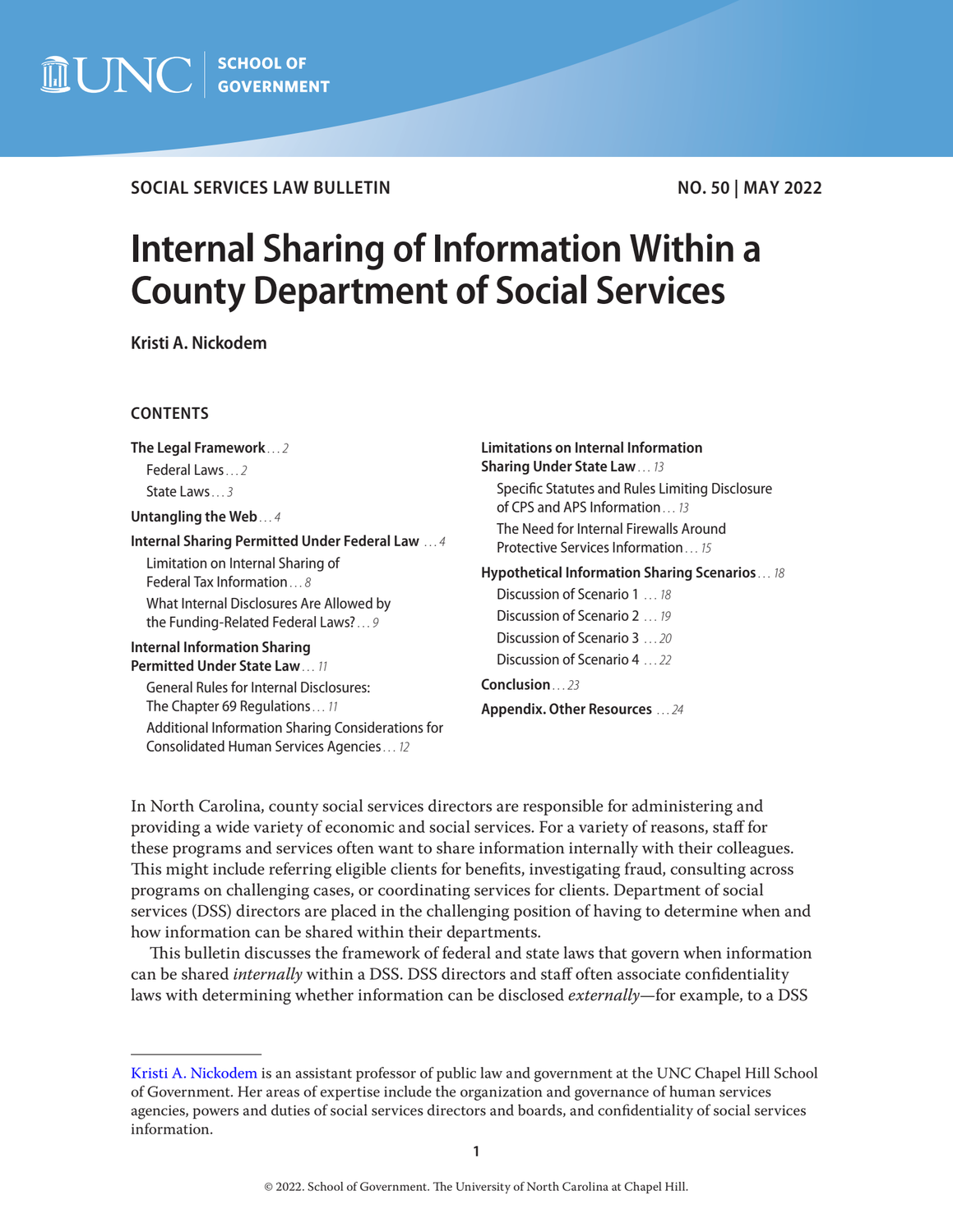<span id="page-1-0"></span>in a different county, to law enforcement, to another government agency, or to an individual who received services from a DSS. However, the laws governing disclosures of confidential information also apply to *internal* disclosures. Internal disclosures may occur when DSS staff share information across programs or between units or internal departments within the DSS.<sup>1</sup> For example, income maintenance staff $^2$  may ask the DSS director if they can review information about a family receiving child welfare services in order to assess a case of potential benefits fraud. Child welfare staff may request information from adult protective services (APS) staff for purposes of determining a case plan for a parent and a child. APS staff may ask for information from income maintenance staff to ensure that proper economic services are being provided to a vulnerable older adult. Each of these situations requires an analysis of whether an internal disclosure of the requested information is permissible.

# **The Legal Framework**

Why is it so difficult to determine when DSS staff can share information internally? A county DSS is subject to an intricate web of state and federal statutes and regulations, some of which do not harmonize neatly with one another. By way of example, let's look at a few of the primary confidentiality laws that impact a county DSS in North Carolina.<sup>3</sup>

#### **Federal Laws**

- Each county DSS is subject to a multitude of federal laws and regulations that are specific to particular funding streams. Each federally funded program or social service (e.g., Medicaid, Food and Nutrition Services, Work First, Title IV-E of the Social Security Act) has its own set of associated regulations protecting the confidentiality of information about individuals who receive services or assistance.
- Outside of a DSS, other agencies and entities that receive federal funding may also be subject to federal laws and regulations that restrict the disclosure of confidential information. When those entities provide information or records to a DSS, the DSS becomes bound by those same restrictions. For example, federal law stringently restricts

<sup>1.</sup> Some North Carolina departments of social services are consolidated with other agencies performing human services functions (e.g., public health, domestic violence services, transportation, etc.) to form a *consolidated human services agency*. For purposes of this bulletin, readers should assume that references to "internal" disclosures or information sharing are describing disclosures that occur within a DSS itself, not with or between other functions or programs that have been consolidated with the DSS as part of a consolidated human services agency. Consolidated human services agencies are discussed in more detail in the "Internal Information Sharing Permitted Under State Law" section of this bulletin, *infra*.

<sup>2.</sup> Each county DSS (or consolidated human services agency) in North Carolina uses different terms for its various divisions and units. With respect to staff who work with programs involving means-tested benefits, departments commonly use the terms "income maintenance" or "economic services." Both terms will be used in this bulletin.

<sup>3.</sup> For more on the application of confidentiality laws to social services information, see Aimee N. Wall, [Disclosing Protective Services Information: A Guide for North Carolina Social](https://www.sog.unc.edu/publications/books/disclosing-protective-services-information-guide-north-carolina-social-services-agencies)  [Services Agencies](https://www.sog.unc.edu/publications/books/disclosing-protective-services-information-guide-north-carolina-social-services-agencies) (UNC School of Government, 2015). The book discusses many of the state and federal laws regarding disclosures of information in more detail than this bulletin.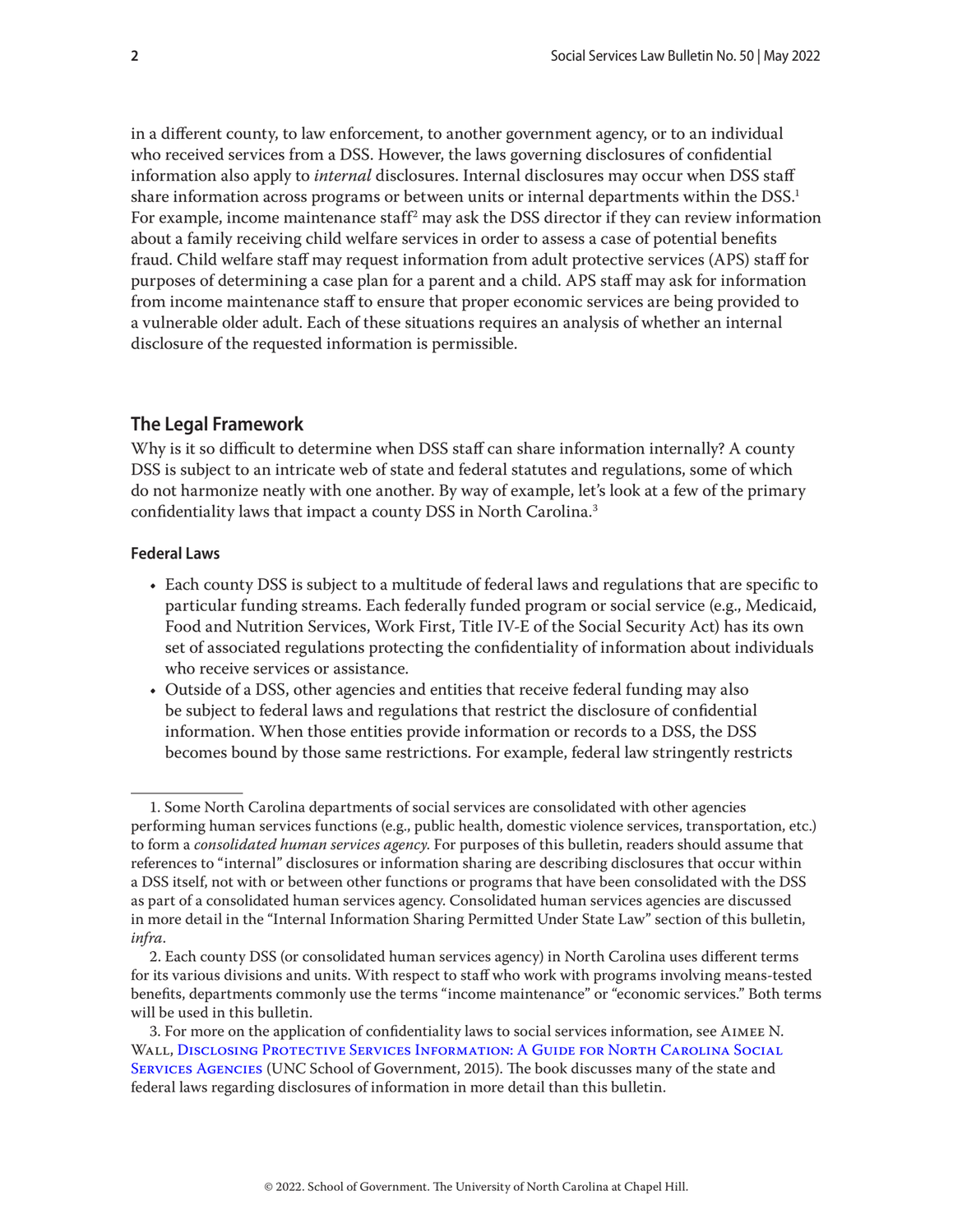<span id="page-2-0"></span>the disclosure of information regarding individuals who receive alcohol or substance use disorder prevention or treatment services from federally assisted programs.<sup>4</sup> The county DSS is typically not the entity directly administering these programs or receiving this stream of federal funding. However, if the DSS *received information or records from* a federally assisted alcohol- or substance-use disorder treatment program, the DSS is then bound by the confidentiality requirements imposed on that program with respect to the handling of such information or records.

• A DSS may also be subject to federal confidentiality requirements that are not tied to particular funding streams. For example, in certain instances, a DSS may be subject to the Health Insurance Portability and Accountability Act (HIPAA) Privacy Rule with respect to disclosures of certain protected health information.5 A DSS will also be subject to restrictions in the Internal Revenue Code regarding the disclosure of federal tax information.

#### **State Laws**

- Chapter 108A, Section 80 of the North Carolina General Statutes (G.S.) is the overarching state confidentiality statute for social services information. Under G.S. 108A-80, it is unlawful for any person to disclose or use information regarding individuals applying for or receiving public assistance or social services that may be directly or indirectly derived from the records, files, or communications of a county DSS or acquired in the course of performing official duties, except for purposes directly connected with the administration of programs of public assistance and social services in accordance with federal law and the rules of the Social Services Commission. The implementing regulations for G.S. 108A-80, found at Chapter 69 of Title 10A of the North Carolina Administrative Code (N.C.A.C.), provide more specific rules for exactly when and how social services information can be shared. Both G.S. 108A-80 and 10A N.C.A.C. Chapter 69 broadly apply to *all* social services information, including economic, child protective, and adult protective services information.
- North Carolina law contains additional statutes and regulations specific to the confidentiality of child protective services (CPS) information and adult protective services (APS) information.<sup>6</sup> In certain cases, the state laws specific to CPS and APS information are *more restrictive* than G.S. 108A-80 and 10A N.C.A.C. Chapter 69, which broadly apply to all social services information.
- Other North Carolina confidentiality laws that are not specific to social services may also apply to a DSS. For example, North Carolina law limits disclosure of information from facilities that provide mental health, developmental disability, and substance use disorder

<sup>4. 2</sup> U.S.C. § 290ee-3; 42 U.S.C. § 290dd-3; 42 C.F.R. pt. 2.

<sup>5.</sup> Discussing when and how HIPAA may apply to a county DSS is beyond the scope of this bulletin. A DSS director should contact the county attorney or the department's attorney to discuss whether the DSS constitutes a "covered entity" under HIPAA. For more information on this topic, see Aimee Wall, *Should a Local Government Be a HIPAA Hybrid Entity?*, Coates' Cannons: NC Loc. Gov't Law Blog (UNC School of Government, Apr. 28, 2015), [https://canons.sog.unc.edu/should-a-local-government-be-a-hipaa](https://canons.sog.unc.edu/should-a-local-government-be-a-hipaa-hybrid-entity/) [-hybrid-entity/](https://canons.sog.unc.edu/should-a-local-government-be-a-hipaa-hybrid-entity/).

<sup>6.</sup> *See, e.g.*, G.S. 7B-302(a1) and -2901(b) and 10A N.C.A.C. Ch. 70 (governing CPS information), and G.S. 108A-116(d) and 10A N.C.A.C. Ch. 71A (governing APS information).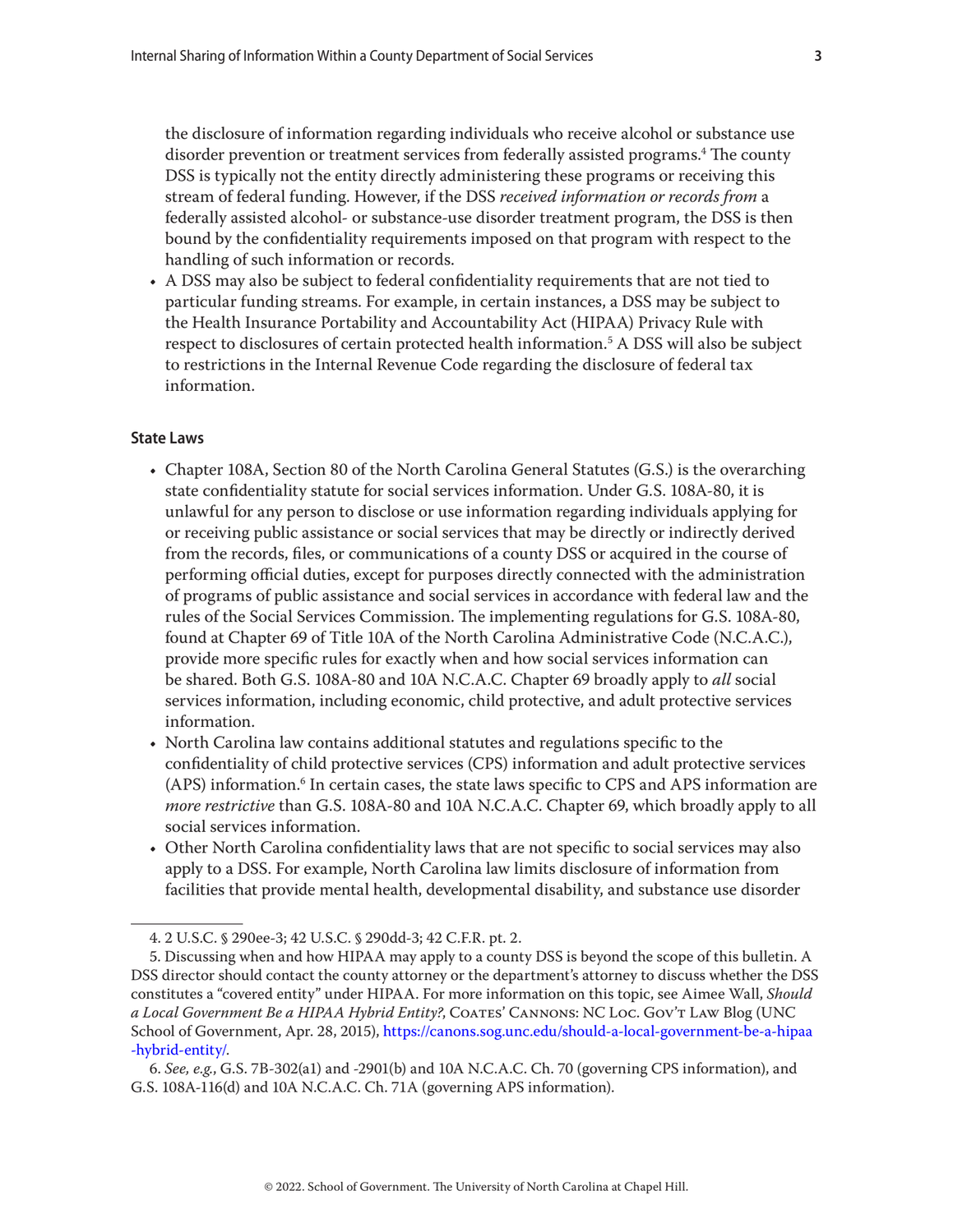<span id="page-3-0"></span>treatment services.7 State law also prohibits disclosure of information identifying a person who has or may have a reportable communicable disease or condition, subject to certain exceptions.<sup>8</sup> A DSS is subject to these confidentiality requirements as well.

# **Untangling the Web**

To untangle the many laws and regulations that impact internal information sharing within a DSS, it is important to understand the relationship between federal and state laws. The analysis begins with federal law. If a DSS is *prohibited* from disclosing information under federal law, that DSS should not disclose such information, even if it would be permitted under state law. Conversely, if a DSS is *allowed* to disclose information under federal law but is *prohibited* from disclosing such information under state law, the DSS should not disclose such information, even though it would be permitted under federal law. However, if federal law *requires*—not simply allows—disclosure, the information should be disclosed despite state law prohibiting disclosure.

Table 1 provides a framework for thinking about how federal and state law interact.

| <b>Federal Law</b> | State Law |
|--------------------|-----------|

**Table 1. Interplay Between State and Federal Confidentiality Laws** 

| <b>Federal Law</b>           | <b>State Law</b>             | <b>Result</b>              |  |
|------------------------------|------------------------------|----------------------------|--|
| <b>Disclosure Allowed</b>    | <b>Disclosure Allowed</b>    | <b>DSS Can Disclose</b>    |  |
| <b>Disclosure Allowed</b>    | <b>Disclosure Prohibited</b> | <b>DSS Cannot Disclose</b> |  |
| <b>Disclosure Prohibited</b> | <b>Disclosure Allowed</b>    | <b>DSS Cannot Disclose</b> |  |
| <b>Disclosure Prohibited</b> | <b>Disclosure Required</b>   | <b>DSS Cannot Disclose</b> |  |
| <b>Disclosure Required</b>   | <b>Disclosure Prohibited</b> | <b>DSS Must Disclose</b>   |  |

The starting point for questions regarding internal information sharing is (1) determining what is allowed under federal law, then (2) figuring out whether state law prohibits what federal law allows.

# **Internal Sharing Permitted Under Federal Law**

Each major source of federal funding received by a county DSS has an associated set of federal statutes and regulations governing confidentiality. A few examples of the major sources of funding for county DSS programs and the associated laws that might allow for *internal*  information sharing are discussed below. However, this is by no means an exhaustive discussion of all federally funded programs or services that a DSS may administer or provide. **Note that many of these federal laws have numerous exceptions permitting other types of disclosures (for example, external disclosures outside the DSS) that are beyond the scope of this bulletin.**

<sup>7.</sup> G.S. 122C-51 to -56; 10A N.C.A.C. Subch. 26B.

<sup>8.</sup> G.S. 130A-143.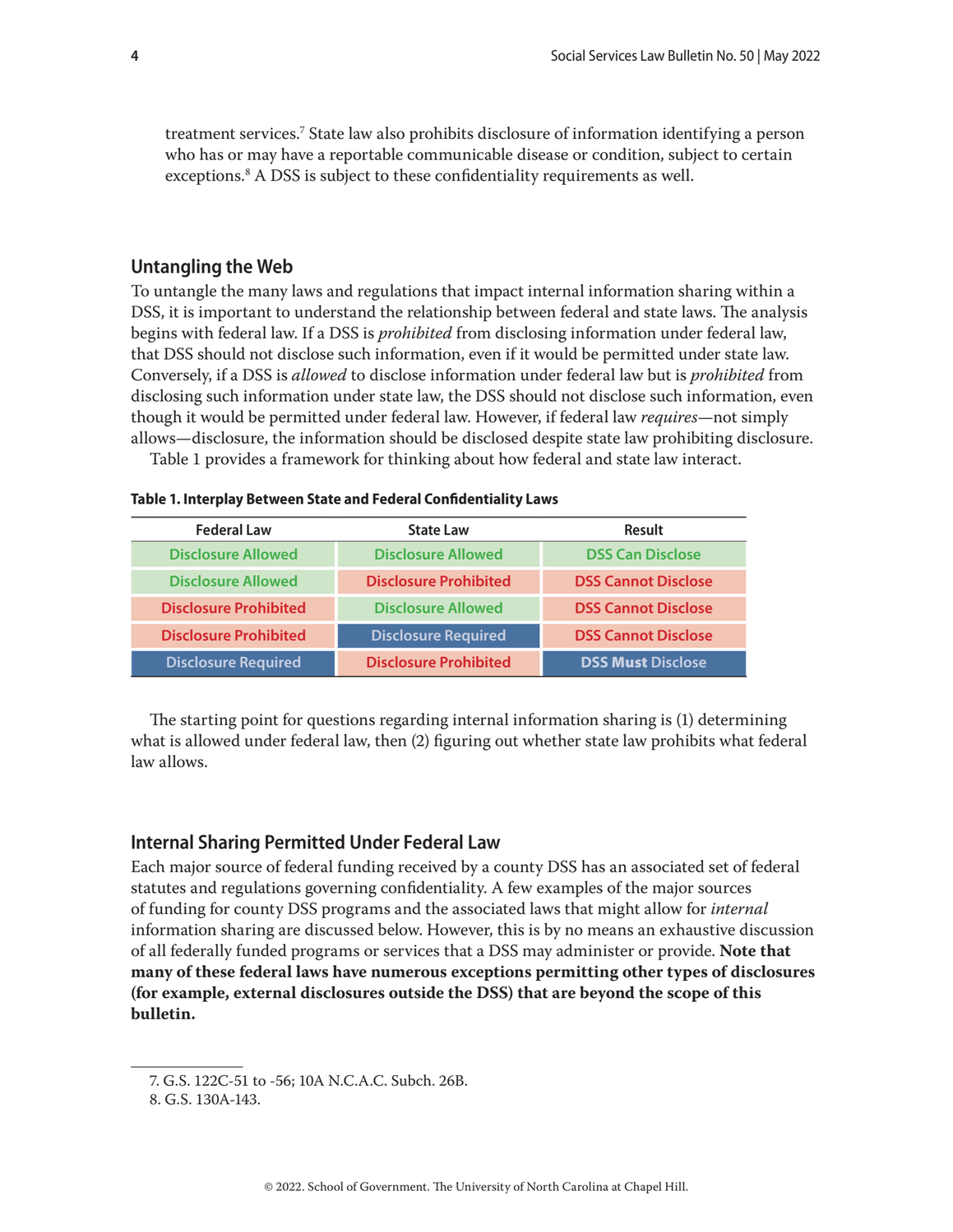#### *The Child Abuse Prevention and Treatment Act (CAPTA)*<sup>9</sup>

Reports and records made and maintained pursuant to the purposes of CAPTA may be made available to the following:

- Any entities or classes of individuals statutorily authorized by the State<sup>10</sup> to receive such information pursuant to a legitimate State purpose.
- Any local government entity, or any agent of such entity, that has a need for the information to carry out its responsibilities under law to protect children from child abuse and neglect (note that this is a *required* disclosure, not merely a permitted one).<sup>11</sup>

# *Title IV-A (Temporary Assistance for Needy Families (TANF)),*<sup>12</sup> *Title IV-B (Child and Family Services), and Title IV-E (Foster Care and Adoption Assistance) of the Social Security Act (SSA)*<sup>13</sup>

Information concerning individuals assisted through the plans and programs established under these parts of Title IV may be disclosed for purposes connected with the following:

- The administration of programs under Title IV-A (TANF), Title IV-B (Child and Family Services), or Title IV-E (Foster Care and Adoption Assistance).
- The administration of programs under Title IV-D (Child Support Enforcement) or under certain other subchapters of SSA Title I (Old-Age Assistance); Title II (Old-Age, Survivors, and Disability Insurance); Title X (Aid to the Blind); Title XIV (Aid to the Permanently and Totally Disabled); Title XVI (Social Security Income Program); Title XIX (Medicaid); or Title XX (Block Grants and Programs for Social Services and Elder Justice).
- Any investigation conducted in connection with the administration of those federally funded plans or programs; the administration of any other Federal or federally assisted program that provides assistance, in cash or in kind, or services directly to individuals on the basis of need.
- Any audit or similar activity conducted in connection with the administration of any such plan or program by any governmental agency authorized by law to conduct such audit or activity.
- Reporting and providing information to appropriate authorities with respect to known or suspected child abuse or neglect.

Titles IV-B and IV-E relate to children involved with child protective services. Unlike CAPTA, which also applies to children involved with child protective services, Titles IV-B and IV-E do not allow disclosures simply because they are "statutorily authorized by the State."14 Accordingly, some disclosures allowed under state law and permitted by CAPTA could be *prohibited* by Title IV-B or Title IV-E. When considering disclosures regarding child welfare information, keep in mind that the list of permitted disclosures under Titles IV-B and IV-E is more limited than what

<sup>9. 42</sup> U.S.C. § 5106a(b)(2)(B)(viii).

<sup>10.</sup> Author's note: The capitalization of certain terms in this bulletin, e.g., "State," reflects capitalization conventions used in relevant statutes and regulations.

<sup>11.</sup> *See* 42 U.S.C. § 5106a(b)(2)(B)(ix).

<sup>12.</sup> North Carolina's TANF program is called Work First.

<sup>13.</sup> *See* 42 U.S.C. §§ 602(a)(1)(A)(iv); 1320b-7; 671(a)(8); 45 C.F.R. §§ 205.50; 1355.21(a)–(b).

<sup>14.</sup> See the statutes and regulations cited *supra* note 13.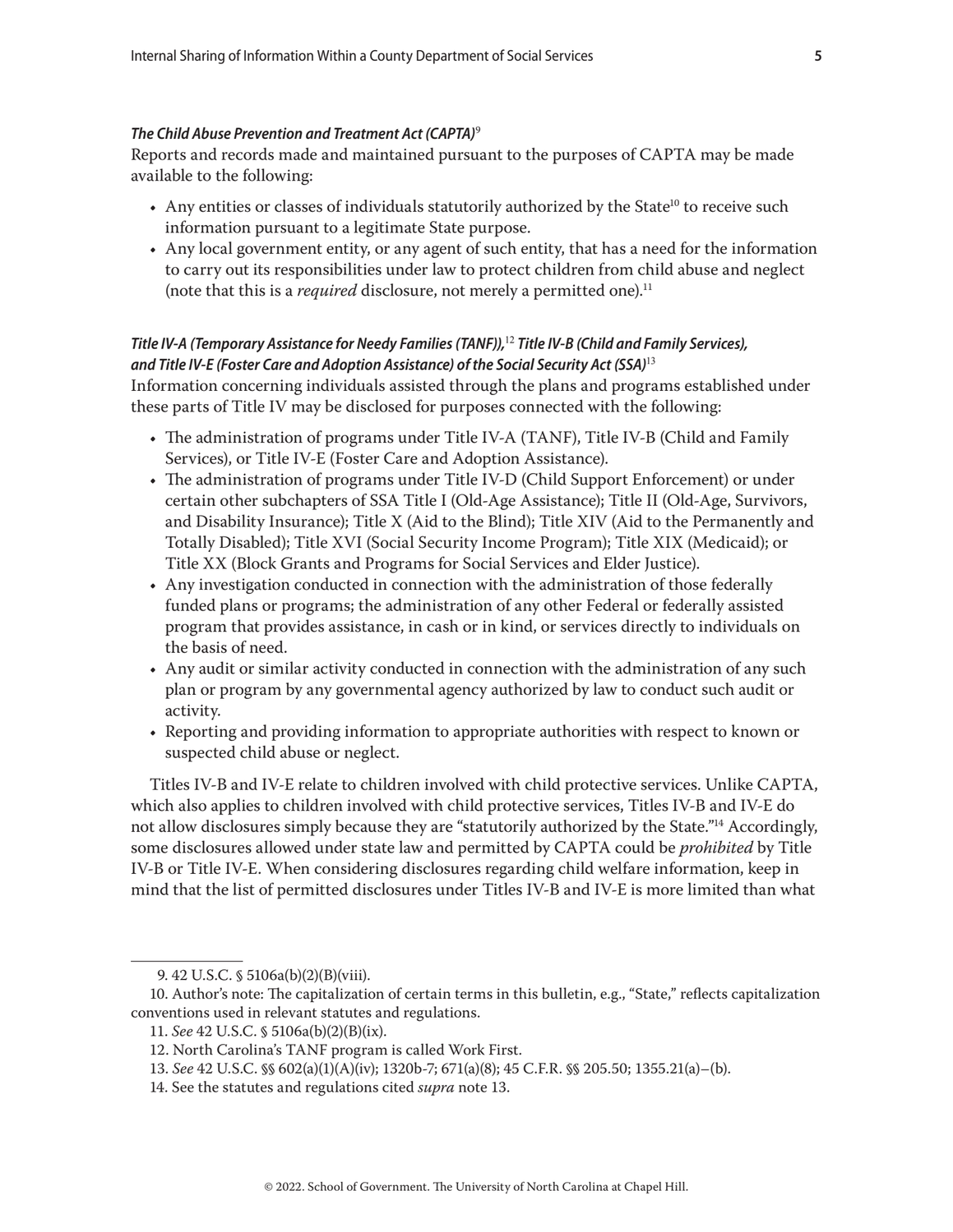is allowed under CAPTA and state law. If a disclosure is allowed by CAPTA and state law but not explicitly allowed under Title IV-B or Title IV-E, an agency contemplating disclosure should comply with the Title IV requirements, unless the disclosure is explicitly *required* by CAPTA.15

#### *Title IV-D (Child Support Enforcement)*<sup>16</sup>

Data in the computerized Title IV-D child support enforcement system may be disclosed as follows:

- To the extent necessary to carry out the State IV-D program.
- To State agencies administering programs under (1) Title IV (TANF, Child and Family Services, Foster Care and Adoption Assistance); Title XIX (Medicaid); and Title XXI (Children's Health Insurance Program) of the SSA or (2) SNAP, to the extent necessary to assist the agencies in carrying out their responsibilities under such programs.

#### *Food and Nutrition Services (SNAP benefits)*<sup>17</sup>

Information obtained from SNAP applicant or recipient households may be disclosed to the following:

- Persons directly connected with the administration or enforcement of the provisions of the Food and Nutrition Act, other Federal assistance programs, or federally assisted State programs providing assistance on a means-tested basis to low-income individuals.18
- Persons directly connected with the administration or enforcement of the programs which are required to participate in the State income and eligibility verification system (IEVS) as specified in 7 C.F.R.  $\S 272.8(a)(2)$ , to the extent the SNAP information is useful in establishing or verifying eligibility or benefit amounts under those programs.<sup>19</sup>
- Persons directly connected with the administration of the Child Support Enforcement Program under Title IV-D in order to assist in the administration of that program.

19. Programs required to participate in IEVS include TANF; Medicaid; Unemployment Compensation; and any state program administered under a plan approved under Title I (Old-Age Assistance), Title X (Aid to the Blind), Title XIV (Aid to the Permanently and Totally Disabled—adult categories only), or Title XVI (Social Security Income Program) of the SSA.

<sup>15.</sup> To the extent that the records of a Title IV-B agency contain child abuse and neglect reports and records, such information is subject to the confidentiality requirements of CAPTA (42 U.S.C. §§ 5106a(b)(2)(B)(viii), (ix), and (x) and 5106a(c)(4)(B)). If a disclosure is *allowed* by CAPTA but prohibited by Title IV-B, the agency should comply with Title IV-B. However, if a disclosure is *required* by CAPTA, the agency should make the disclosure, even if it is prohibited from doing so by Title IV-B. For example, under CAPTA, DSS is required to share information with any local government entity (or its agent) that has a need for the information to carry out its responsibilities under law to protect children from child abuse and neglect. *See* U.S. Dep't of Health & Hum. Servs., Admin. for Child. & Fams., *Questions & Answers* § 7.2, *in* Child Welfare Policy Manual (last visited Apr. 26, 2022), [https://www.acf.hhs](https://www.acf.hhs.gov/cwpm/public_html/programs/cb/laws_policies/laws/cwpm/policy_dsp_pf.jsp?citID=55) [.gov/cwpm/public\\_html/programs/cb/laws\\_policies/laws/cwpm/policy\\_dsp\\_pf.jsp?citID=55](https://www.acf.hhs.gov/cwpm/public_html/programs/cb/laws_policies/laws/cwpm/policy_dsp_pf.jsp?citID=55).

<sup>16. 42</sup> U.S.C. § 654(26); 45 C.F.R. § 307.13.

<sup>17. 7</sup> U.S.C. § 2020(e)(8); 7 C.F.R. § 272.1(c).

<sup>18. &</sup>quot;Federal assistance program" is not defined in the Food and Nutrition Services regulations. However, a related regulation defines the term "federal assistance program" to mean a program included in the Catalog of Federal Domestic Assistance where funds are transferred from the Federal government to a state. *See* 31 C.F.R. § 205.2. The Catalog of Federal Domestic Assistance website is now defunct and has been replaced with the System for Award Management [\(https://sam.gov/content/assistance-listings](https://sam.gov/content/assistance-listings)). The System for Award Management lists many assistance programs that would be relevant to a county DSS, including grants to states under CAPTA and Titles IV-B IV-D, and IV-E.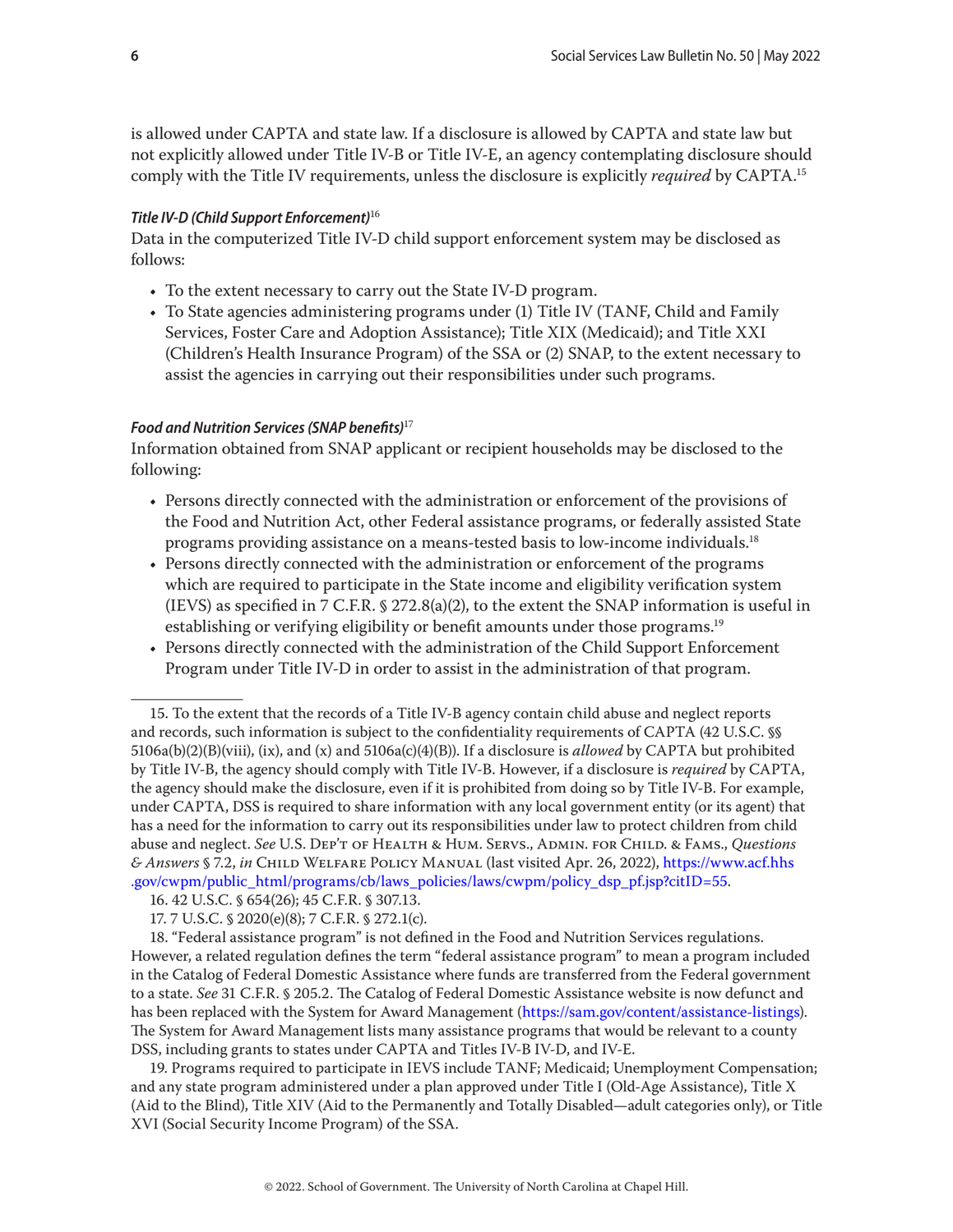#### *Medicaid*<sup>20</sup>

The use or disclosure of information concerning Medicaid applicants and recipients must be restricted to purposes "directly connected with the administration of the [Medicaid] plan."21 Medicaid program administration includes (1) establishing eligibility; (2) determining the amount of medical assistance; (3) providing services for recipients; and (4) conducting or assisting an investigation, prosecution, or civil or criminal proceeding related to the administration of the Medicaid plan.22

Certain Medicaid information may also be released for purposes of verifying income, eligibility, and the amount of assistance for certain other federally funded programs, subject to an appropriate data-exchange agreement as specified in 42 C.F.R § 435.945(i). Specifically, a county DSS is required to provide income and eligibility information, as needed for verifying eligibility, to the following programs: TANF; SNAP; Title IV-D Child Support Enforcement; any State program under a plan approved under various subchapters of the SSA (Title I (Old-Age Assistance); Title II (Old Age, Survivors, and Disability Insurance program); Title X (Aid to the Blind); Title XIV (Aid to the Permanently and Totally Disabled); and Title XVI (Social Security Income Program)); and any other insurance-affordability programs.23 Certain Medicaid-eligible individuals must also be referred to the Special Supplemental Nutrition Program for Women, Infants, and Children (WIC), which may involve some limited information sharing in the case of a county with a consolidated human services agency.<sup>24</sup>

*Children's Health Insurance Program (CHIP; known in North Carolina as NC Health Choice for Children)*<sup>25</sup> Individual medical records, and any other health and enrollment information maintained with respect to CHIP enrollees, which identifies particular enrollees can only be disclosed in accordance with the Medicaid confidentiality regulations at 42 C.F.R. §§ 431.300 *et seq*., described above.

24. 42 C.F.R. §§ 431.635(c)(1)–(3).

25. 42 C.F.R. § 457.1110; *id.* §§ 431.300 *et seq*. In North Carolina, the children's health insurance program is known as NC Health Choice for Children (Health Choice).

<sup>20. 42</sup> U.S.C. § 1396a(a)(7); 42 C.F.R. §§ 431.300 *et seq.* A Medicaid managed care confidentiality regulation, found at 42 C.F.R. § 438.224, provides that managed care organizations, prepaid inpatient health plans, and prepaid ambulatory health plans must use and disclose individually identifiable health information in accordance with the requirements of the HIPAA Privacy Rule (45 C.F.R. parts 160 and 164, subparts A and E) to the extent that these requirements are applicable. However, 45 C.F.R. § 164.512(k)(6) provides exceptions to certain HIPAA requirements for health plans sharing information with government agencies administering public benefit programs.

<sup>21. 42</sup> C.F.R. § 431.301.

<sup>22. 42</sup> C.F.R. § 431.302.

<sup>23. 42</sup> U.S.C. § 1320b–7(b); 42 C.F.R. § 435.945. There are many requirements regarding the release of this income and eligibility verification information set forth at 42 C.F.R. Part 431, *id.* §§ 435.940 through 435.960, and 42 U.S.C. § 1320b-7. These requirements include the use of secure electronic interfaces to exchange information and ensuring that information is adequately protected against unauthorized disclosure for other purposes. However, a full discussion of these requirements is beyond the scope of this bulletin.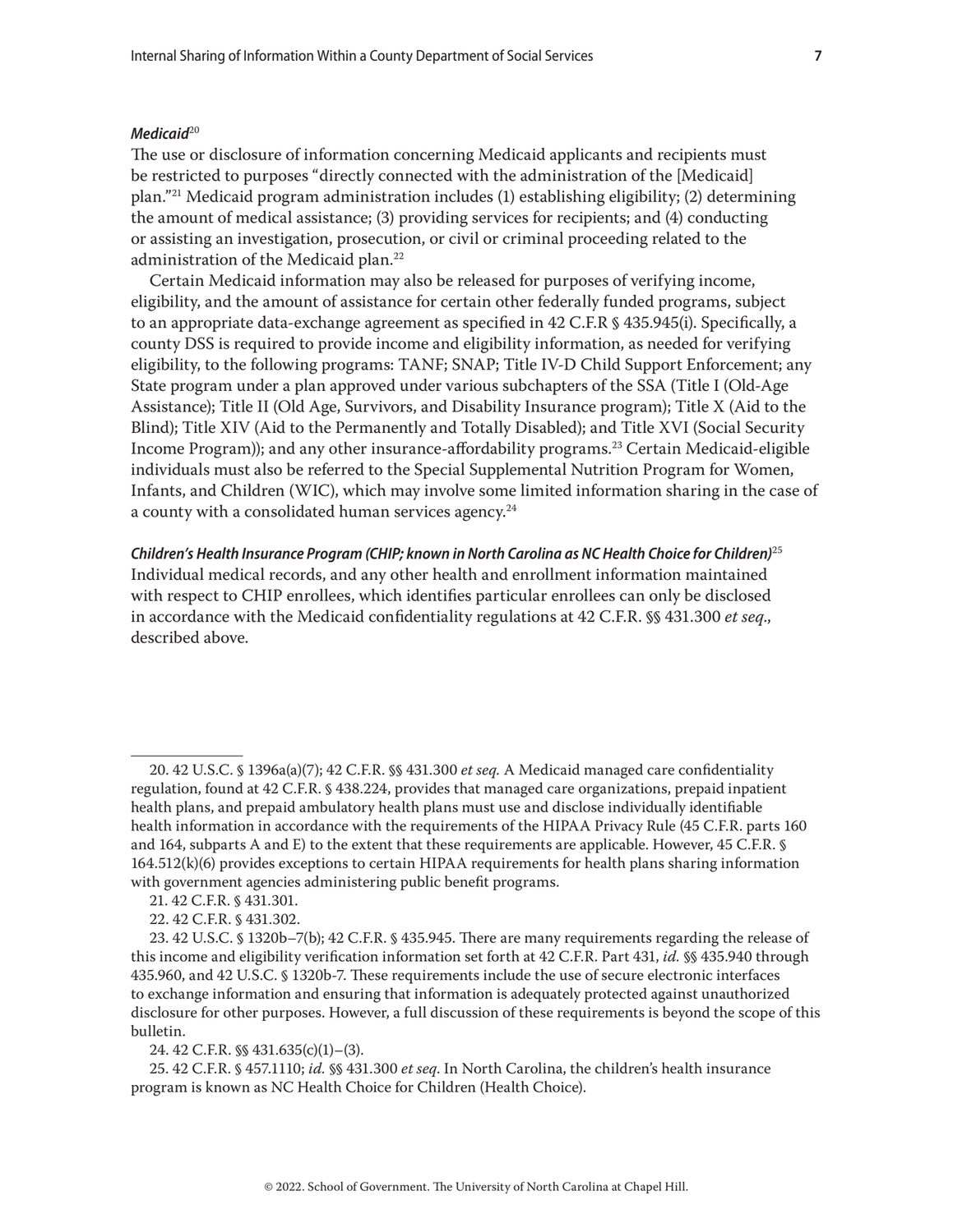#### <span id="page-7-0"></span>*Child Care Subsidy–Child Care and Development Fund (CCDF)*<sup>26</sup>

Confidential information about children and families receiving CCDF assistance and child care providers receiving CCDF funds may be disclosed for purposes of the administration or enforcement of CCDF or other Federal, State, or local programs (subject to any confidentiality requirements imposed by the North Carolina Department of Health and Human Services' Division of Child Development and Early Education (DCDEE) acting as the "Lead Agency" for CCDF administration).27

The funding-related confidentiality requirements for each of the programs described above provide that otherwise protected information may be disclosed for purposes of administering the program at issue. For example, data in the Title IV-D child support enforcement system may be disclosed "to the extent necessary to carry out the State IV-D program." Likewise, information about individuals receiving TANF (Work First) benefits may be disclosed for purposes of administering the TANF program, while Medicaid information may be disclosed for purposes of providing services for Medicaid recipients. Note that with the exception of the Medicaid regulations, the applicable federal statutes and regulations for other federally funded programs provide very little guidance on what would constitute "administration" of a particular program.

## **Limitation on Internal Sharing of Federal Tax Information**

One important limitation on internal information sharing comes from the Internal Revenue Code, rather than from federal statutes or regulations that are specific to funding for a particular public assistance program or social service. County DSS agencies are permitted to obtain federal tax information (FTI) under various disclosure authorities in the Internal Revenue Code.28 However, that FTI may not be shared across programs or accessed by employees for unauthorized program uses.<sup>29</sup> Specifically, FTI may only be used for (1) establishing and collecting child support obligations from, and locating, individuals owing such obligations or (2) determining eligibility for, or the correct amount of, benefits under TANF (Work First), Medicaid, SNAP, and certain veterans' benefits programs.30 All FTI must be kept confidential, and no employee of a DSS (or local child support enforcement agency, if separate from a DSS) may disclose any tax return or return information obtained in the course of the employee's work

<sup>26. 45</sup> C.F.R. § 98.15(b)(13) requires a State Plan for CCDF to certify that "[t]here are in effect policies to govern the use and disclosure of confidential and personally identifiable information about children and families receiving CCDF assistance and child care providers receiving CCDF funds." The preamble to the final rule provides further clarification: "[M]any Lead Agencies are working on data sharing across Federal and State programs and it is not our intention to make these efforts more challenging by introducing a new set of confidentiality requirements. This regulatory addition is not intended to preclude the sharing of individual, case level data among Federal and State programs that can improve the delivery of services . . . . It is important that personal information not be used for purposes outside of the administration or enforcement of CCDF, or other Federal, State or local programs[.]"

<sup>27.</sup> *See* N.C. Dep't of Health & Hum. Servs., Child Care and Development Fund (CCDF) Plan for North Carolina FFY 2019-2021, [https://ncchildcare.ncdhhs.gov/Portals/0/documents/pdf/2/2019](https://ncchildcare.ncdhhs.gov/Portals/0/documents/pdf/2/2019-2021_Child_Care_and_Development_Fund_Plan_Approved.pdf?ver=2019-02-04-090519-383) [-2021\\_Child\\_Care\\_and\\_Development\\_Fund\\_Plan\\_Approved.pdf?ver=2019-02-04-090519-383.](https://ncchildcare.ncdhhs.gov/Portals/0/documents/pdf/2/2019-2021_Child_Care_and_Development_Fund_Plan_Approved.pdf?ver=2019-02-04-090519-383)

<sup>28. 26</sup> U.S.C. §§ 6103(l)(6), (7), (8).

<sup>29.</sup> *See* Internal Revenue Service, *Protecting Federal Tax Information (FTI) In Integrated Eligibility Systems (IES)*, IRS.gov (last updated Mar. 30, 2022), [https://www.irs.gov/privacy-disclosure/protecting](https://www.irs.gov/privacy-disclosure/protecting-federal-tax-information-fti-in-integrated-eligibility-systems-ies) [-federal-tax-information-fti-in-integrated-eligibility-systems-ies](https://www.irs.gov/privacy-disclosure/protecting-federal-tax-information-fti-in-integrated-eligibility-systems-ies).

<sup>30.</sup> *See id.*; *see also* 26 U.S.C. §§ 6103(l)(6), (7), (8), (10).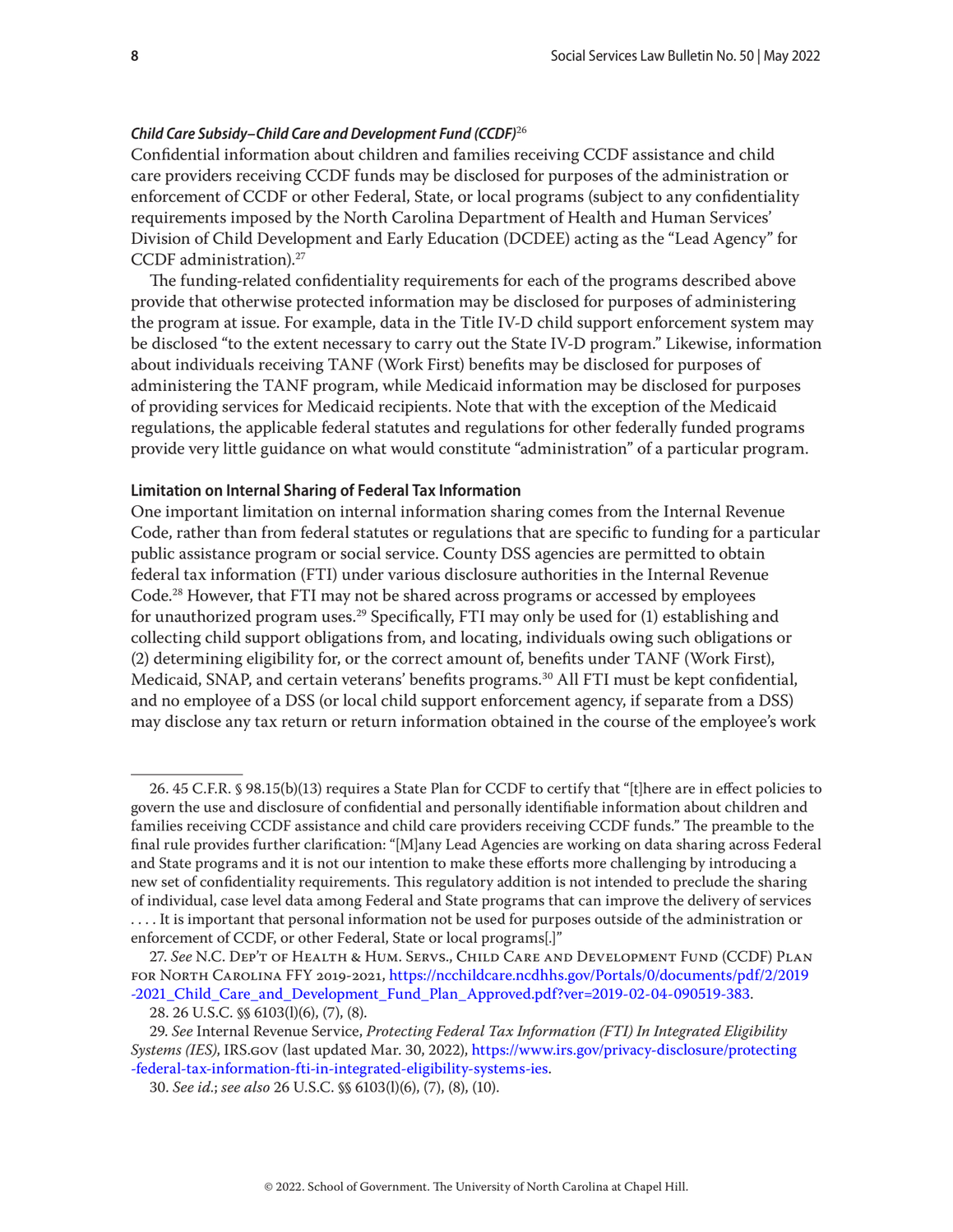<span id="page-8-0"></span>responsibilities.31 Additionally, a DSS is not permitted to contract for services that involve the disclosure of FTI to contractors, except for limited disclosure of certain FTI to contractors for child support enforcement purposes.32

Table 2 is designed to remind readers of some of the terms and acronyms associated with various federal funding streams.

| Table 2. Quick-Reference Guide to Terms and Acronyms |  |  |  |
|------------------------------------------------------|--|--|--|
|------------------------------------------------------|--|--|--|

|             | <b>CAPTA</b> The Child Abuse Prevention and Treatment Act                                                           |
|-------------|---------------------------------------------------------------------------------------------------------------------|
|             | Title IV-A/TANF Temporary Assistance for Needy Families (known in North Carolina as Work First)                     |
|             | <b>Title IV-B</b> Child and Family Services                                                                         |
|             | Title IV-D Child Support Enforcement Program                                                                        |
|             | <b>Title IV-E</b> Foster Care and Adoption Assistance                                                               |
| <b>SNAP</b> | Supplemental Nutritional Assistance Program (Food and Nutrition Services, formerly known as the Food Stamp Program) |
| <b>CHIP</b> | Children's Health Insurance Program (known in North Carolina as NC Health Choice<br>for Children)                   |
|             | <b>CCDF</b> Child Care and Development Fund (Child Care Subsidy)                                                    |
|             | <b>FTI</b> Federal tax information                                                                                  |

## **What Internal Disclosures Are Allowed by the Funding-Related Federal Laws?**

When reading through the various federal requirements for disclosures of information, it can be challenging to determine what the federal funding-related laws described above ultimately allow and how they interact with each other. At a high level, these laws allow the following disclosures with respect to internal information sharing:

- 1. **Title IV.** Information compiled under Title IV-A, Title IV-B, Title IV-D, and Title IV-E can generally be shared internally for purposes of program administration related to any of those programs and certain other federally funded needsbased assistance programs, subject to the limitation on disclosing FTI. Note that disclosures permitted under Title IV-D to non–Title IV programs are a bit more limited than those permitted under Title IV-A, Title IV-B, and Title IV-E.
- 2. **CAPTA.** Reports and records made and maintained under CAPTA may be shared internally as permitted by state law or for purposes of carrying out legal responsibilities to protect children from child abuse and neglect. Unlike the regulations for the Title IV programs and SNAP, the CAPTA regulations do not explicitly authorize sharing CAPTA information with Title IV programs or other federally funded needs-based assistance programs. However, CAPTA does allow disclosure of information to "entities or classes of individuals statutorily authorized by the State to receive such information

<sup>31. 26</sup> U.S.C. § 6103(a).

<sup>32.</sup> Internal Revenue Serv., Tax Information Security Guidelines for Federal, State and Local Agencies: Safeguards for Protecting Federal Tax Returns and Return Information, IRS Publication 1075 (rev. Nov. 2021), <https://www.irs.gov/pub/irs-pdf/p1075.pdf>. Sections 2.C.11.1 and 2.C.11.2 of this IRS publication address restrictions on disclosure of FTI by child support enforcement agencies and local human services agencies.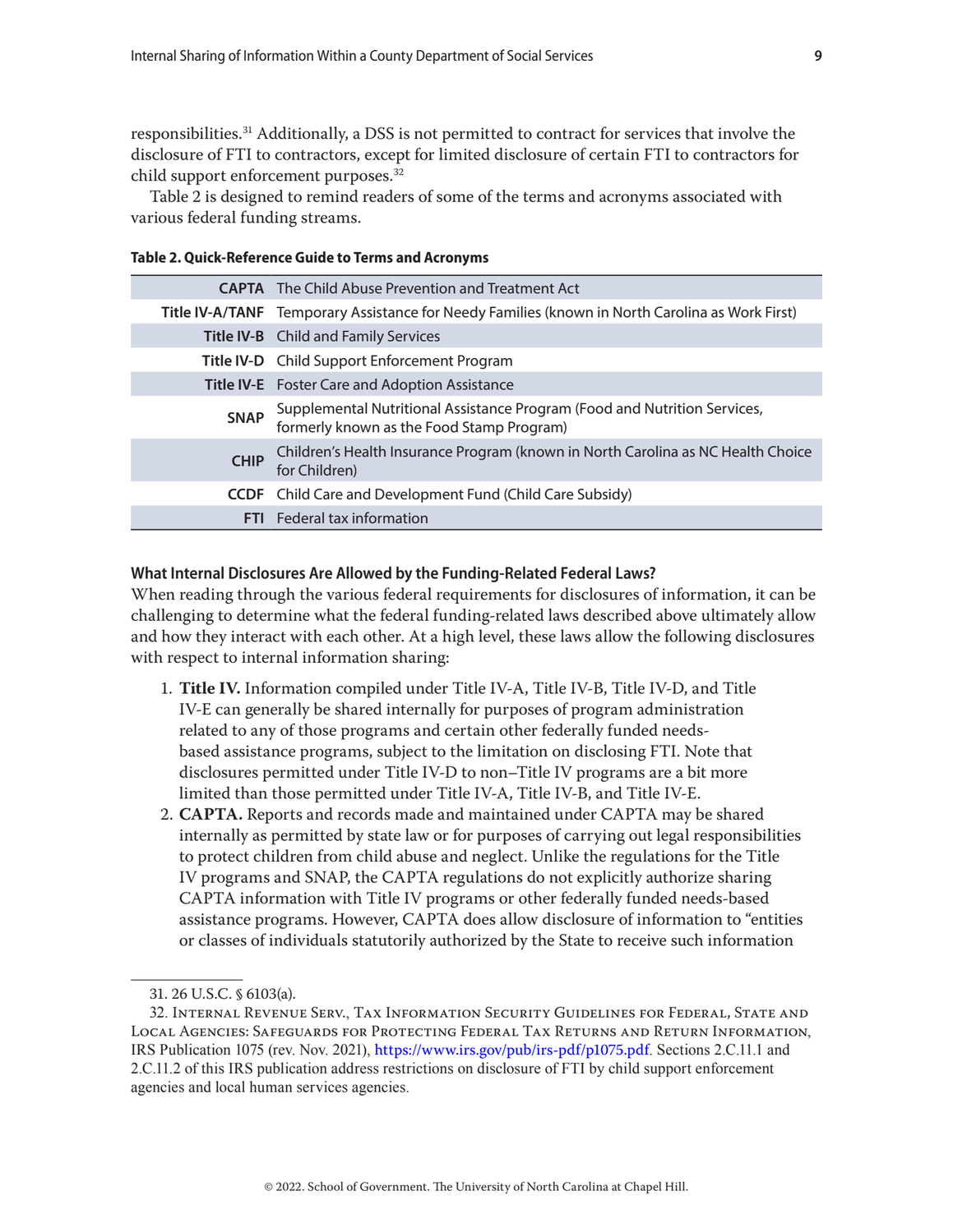pursuant to a legitimate State purpose."33 In North Carolina, this includes internal sharing of information "from the service record" of a DSS client to other DSS employees for purposes of referrals, supervision, consultation, or determination of eligibility.34

- 3. **SNAP.** Subject to the limitations on disclosing FTI, SNAP information may be shared internally for purposes of administering (a) other Federal assistance programs (including those funded under Title IV-A (TANF), Title IV-B (Child and Family Services), or Title IV-E (Foster Care and Adoption Assistance) of the SSA or under CAPTA); (b) federally assisted State programs providing means-based assistance; (c) the Title IV-D child support enforcement program; or (d) any other programs required to participate in IEVS (if useful in establishing or verifying eligibility or benefit amounts).
- 4. **Medicaid and NC Health Choice for Children.** Medicaid and NC Health Choice for Children information can only be shared internally in connection with the administration of those programs, with the exception of some permitted disclosures of income and eligibility information for purposes of verifying eligibility for certain other federally funded programs.
- 5. **Child Care Subsidy.** Subject to DCDEE policies and the limitations on disclosing FTI, information about children and families receiving CCDF assistance and child care providers receiving CCDF funds may be shared internally for purposes of administering or enforcing CCDF or other federal, state, or local programs.

Federal guidance suggests that in many cases, federal law is not intended to be a barrier to appropriately sharing information between federally funded programs. For example, a guidance document from the U.S. Department of Health and Human Services explains:

We also remind title IV-B and IV-E child welfare agencies that there are no specific federal barriers to child welfare agencies exchanging information with TANF agencies. State and tribal child welfare agencies must adhere to specific confidentiality requirements when administering the title IV-B and IV-E programs, but federal statute and regulations for titles IV-B and IV-E allow agencies to disclose confidential information if the disclosure is limited to the specific purposes enumerated in the law (section 471(a)(8) of the Social Security Act and 45 CFR 1355.30(p)(3)). This includes purposes related to the administration of TANF . . . .

Information sharing between TANF jurisdictions and child welfare agencies will foster coordination and collaboration and maximize the resources and services available to families served by both programs. For example, TANF workers may have access to different family contact information than a child welfare agency has, which can help a child welfare worker locate relatives who may be able to provide a temporary or permanent home for a child at risk of

<sup>33. 42</sup> U.S.C. § 5106a(b)(2)(viii)(VI).

<sup>34.</sup> *See* 10A N.C.A.C. 69, § .0501(b)(1). Though 10A N.C.A.C. 69, § .0501 is a regulation, all regulations must be based upon authority granted by statute. Accordingly, any disclosure authorized by regulation is also technically authorized by statute. The most reasonable interpretation of the "statutorily authorized" language in the CAPTA regulations is that it encompasses regulations that are lawfully promulgated pursuant to statutory authority.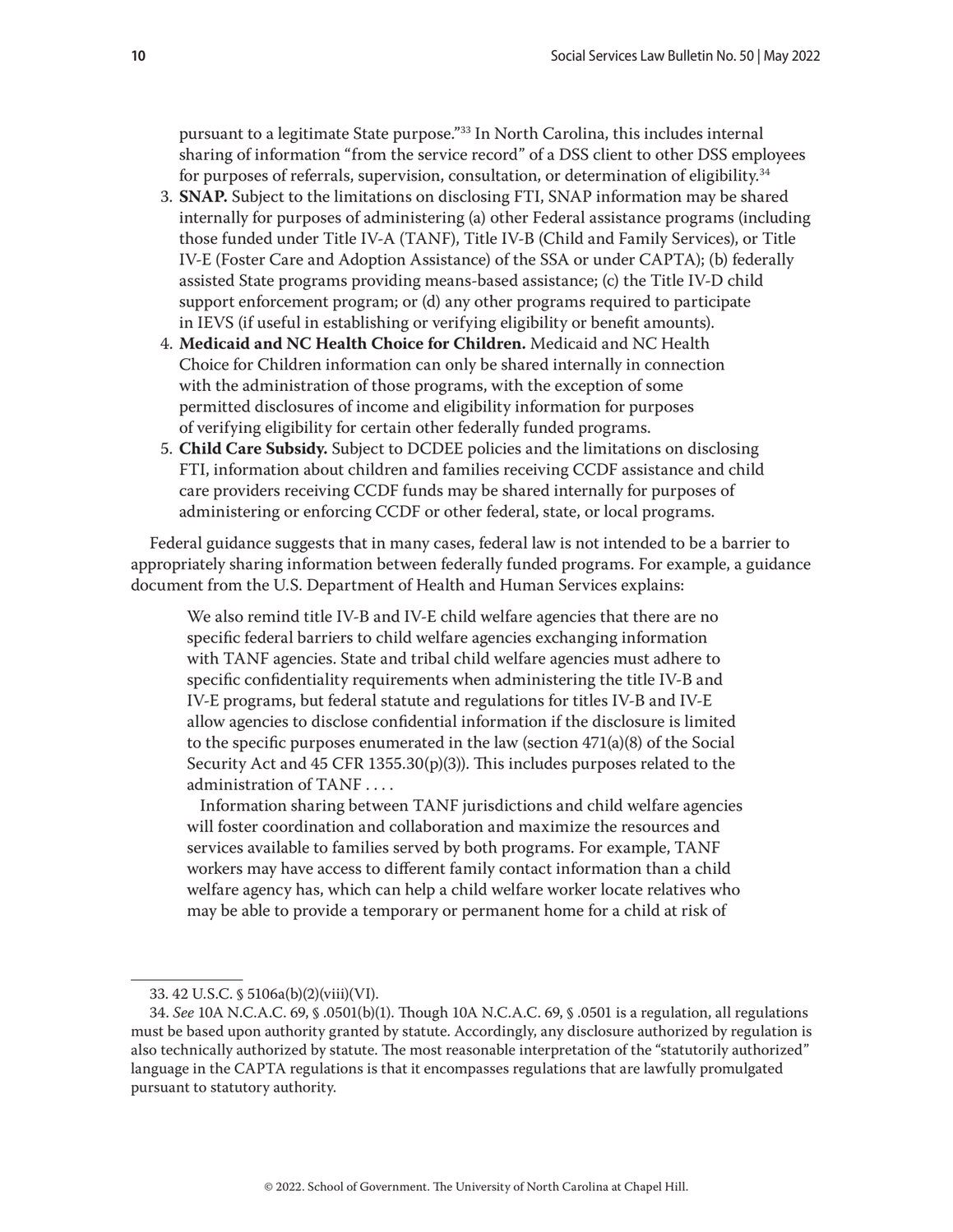<span id="page-10-0"></span>being removed from his or her home or who is placed in foster care. Data sharing will also allow TANF workers to identify if a family is being served by the child welfare agency and therefore prevent duplicative services.<sup>35</sup>

With the exception of FTI, Medicaid information, and NC Health Choice for Children information, federal law provides fairly broad leeway for a county DSS to share information internally between federally funded programs for purposes of program administration, including benefits eligibility determinations. However, some of the disclosures allowed under federal law may be prohibited under North Carolina state law. Federal law is the starting point, but it is not the end of the analysis.

# **Internal Information Sharing Permitted Under State Law**

## **General Rules for Internal Disclosures: The Chapter 69 Regulations**

The regulations found in 10A N.C.A.C. Chapter 69 ("the Chapter 69 regulations") allow for certain internal sharing of social services information for program administration purposes. Under 10A N.C.A.C. 69, § .0501, DSS staff may share confidential information internally as necessary to make referrals, provide supervision and consultation, or determine eligibility for services or programs. Similarly, 10A N.C.A.C. 69, § .0503 allows for information sharing with other county employees for the purpose of monitoring, auditing, evaluating, or facilitating the administration of other state and federal programs. Under 10A N.C.A.C. 69, § .0503, a DSS is required to evaluate a request for information and only make the disclosure if (1) the need for disclosure is justifiable for the purpose and (2) adequate safeguards are maintained to protect the information from re-disclosure.

Since the Chapter 69 regulations apply broadly to all social services information, a DSS director can allow internal disclosures of information as permitted under 10A N.C.A.C. 69, §§ .0501 and .0503, *unless otherwise prohibited by federal or state law*. Because of the additional protection from disclosure under other federal or state laws, the broad Chapter 69 regulations must be read together with the federal or state law applicable to the specific information at issue. When internal disclosures are permitted under the Chapter 69 regulations, the disclosure should be limited in scope and should only include the minimum information necessary to perform a task permitted under the Chapter 69 regulations (for example, making referrals, determining eligibility, or monitoring a program).

There may be some cases in which the internal information sharing permitted under the Chapter 69 regulations may be prohibited by federal law. For example, the federal regulations governing Medicaid and CHIP (NC Health Choice for Children) information do not allow the majority of a client's information to be shared for purposes of the administration of *other*

<sup>35.</sup> U.S. Dep't of Health & Hum. Servs., Admin. for Children and Families, Off. of Fam. Assistance, TANF-ACF-IM-2015-02 (Data Sharing Between TANF and Child Welfare Agencies) (Sept. 25, 2015), [https://www.acf.hhs.gov/ofa/policy-guidance/tanf-acf-im-2015-02-data](https://www.acf.hhs.gov/ofa/policy-guidance/tanf-acf-im-2015-02-data-sharing-between-tanf-and-child-welfare-agencies) [-sharing-between-tanf-and-child-welfare-agencies.](https://www.acf.hhs.gov/ofa/policy-guidance/tanf-acf-im-2015-02-data-sharing-between-tanf-and-child-welfare-agencies)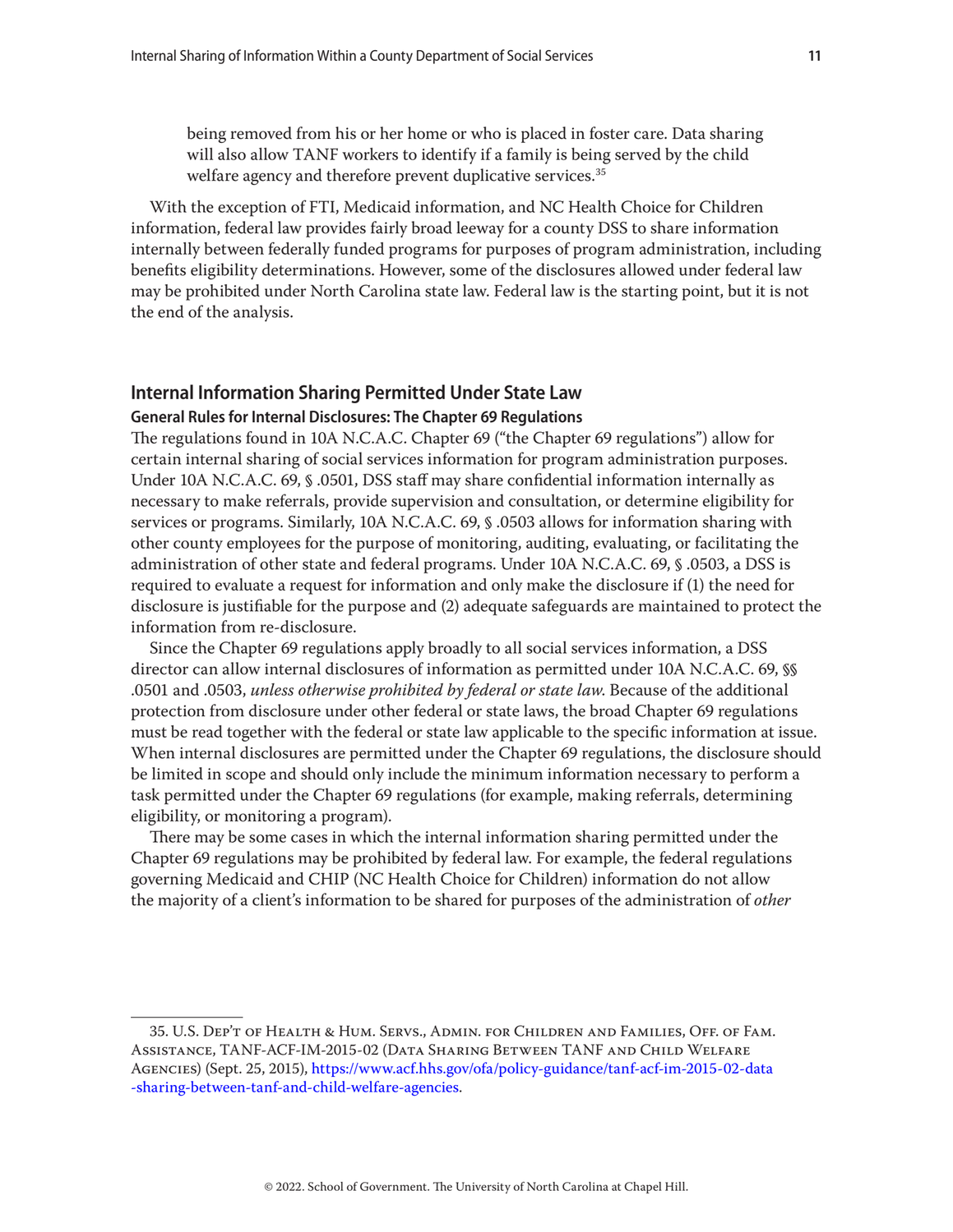<span id="page-11-0"></span>federally funded programs—only for the administration of the relevant program itself.36 Likewise, some internal information sharing permitted under the Chapter 69 regulations may be limited by the prohibition on sharing FTI across programs.<sup>37</sup>

For the most part, however, the funding-specific federal laws described above allow for internal information sharing for purposes of administering other federally funded programs and services, in a manner that generally aligns with the Chapter 69 regulations. For example, the state regulations allowing internal information sharing under Chapter 69 are not in conflict with CAPTA or Title IV of the SSA because both CAPTA and Title IV allow information sharing with other federally funded government programs for administrative purposes (including establishing eligibility, determining the amount of assistance, and providing services for applicants and recipients).38 This means that federal law and the Chapter 69 regulations would generally allow internal information sharing within a DSS for program administration purposes from a federally funded economic services program to a federally funded child welfare program, or from a federally funded child welfare program to a federally funded economic services program.

However, as discussed below, other North Carolina laws *outside of* the Chapter 69 regulations may restrict internal sharing of certain categories of social services information that would otherwise be allowed under federal law and the Chapter 69 regulations.

#### **Additional Information Sharing Considerations for Consolidated Human Services Agencies**

The analysis regarding the permissibility of internal disclosures becomes more complex when a county's DSS is part of a consolidated human services agency (CHSA), since in these cases there may be requests for information across different human services functions within the CHSA (e.g., public health, transportation, and veterans' services). When DSS staff share information with a different function or department within a CHSA, it should generally be treated more like an *external* disclosure to a different agency. This is because 10A N.C.A.C. 69, § .0501—which allows internal disclosures for referrals, supervision and consultation, or eligibility determinations—only speaks of sharing information with "other employees of the county department of social services." However, DSS staff working in a CHSA could look to 10A N.C.A.C. 69, § .0503, which allows for information sharing with other *county* employees (not only DSS employees) for the purpose of monitoring, auditing, evaluating, or facilitating the administration of other state and federal programs. If the disclosure is permitted under 10A N.C.A.C. 69, § .0503 (and not otherwise prohibited by other state or federal law), DSS staff could share information with a different function or department within the CHSA.<sup>39</sup> In some

39. Information sharing for purposes of making referrals and determining eligibility is permitted under 10A N.C.A.C. 69, § .0501, but not explicitly permitted under 10A N.C.A.C. 69, § .0503. However, 10A N.C.A.C. 69, § .0503 does allow information to be disclosed for the purpose of "facilitating the administration of other state and federal programs." One reasonable interpretation of this language is

<sup>36.</sup> There is an exception to this general rule for Medicaid, as certain information can be shared for purposes of verifying income, eligibility, and the amount of assistance for certain other federally funded programs, subject to an appropriate data-exchange agreement. *See supra* note 23.

<sup>37.</sup> *See supra* note 30.

<sup>38.</sup> *See* 42 U.S.C. § 5106(a)(b)(2)(B)(viii)(VI) (CAPTA regulation allowing disclosure pursuant to state statute); 45 C.F.R. § 205.50(1)(i) (regulation aligned with Title IV that allows disclosures related to administration and auditing of government programs). The Title IV regulations explicitly allow this type of information sharing, while CAPTA does so by means of allowing disclosures that are statutorily authorized by a state (which could include 10A N.C.A.C. 69, § .0501 or § .0503).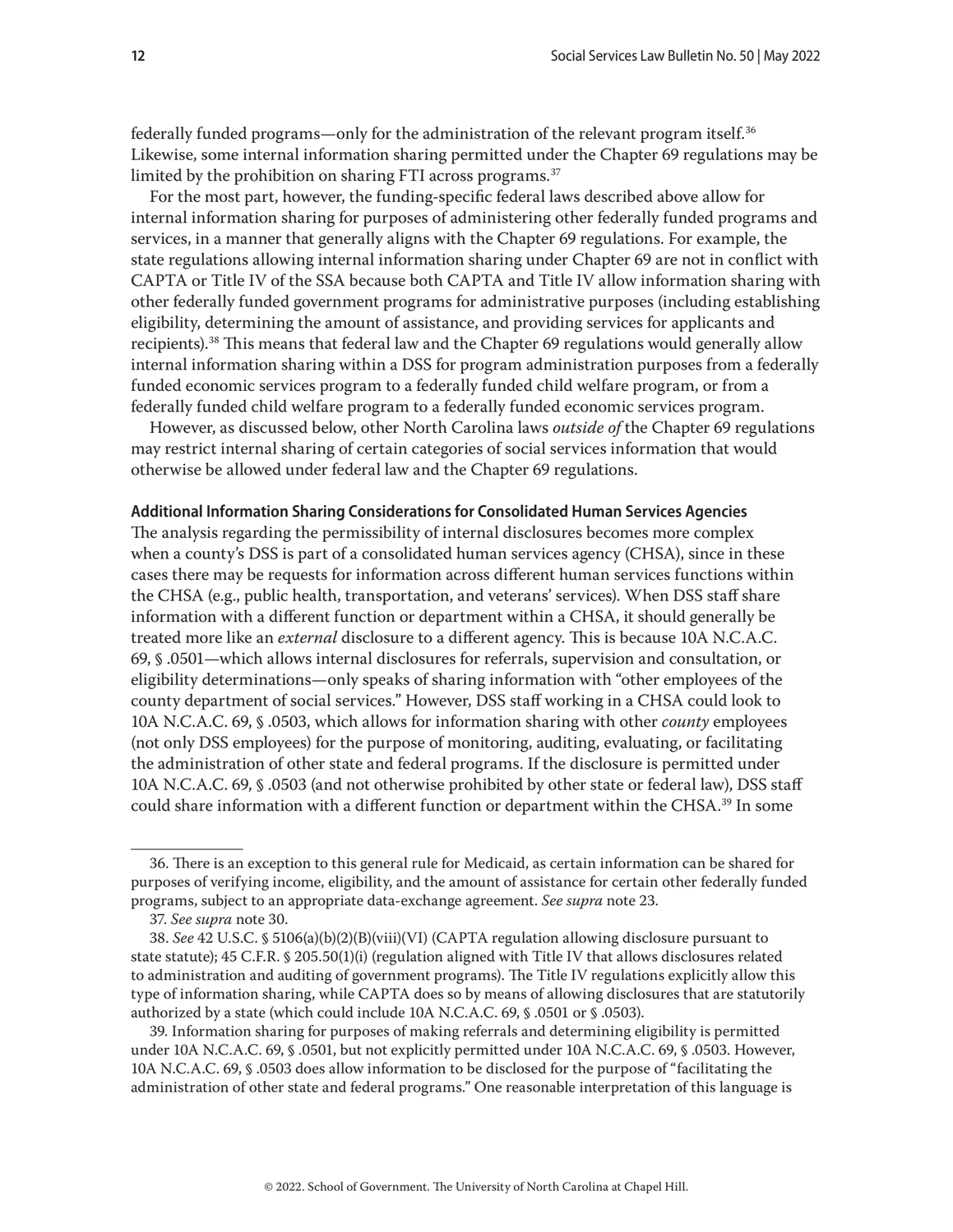<span id="page-12-0"></span>rare instances, DSS staff could be *required* by federal law to disclose information to a different department or function within the CHSA. For example, Medicaid regulations require that certain eligible individuals must also be referred to the WIC program, which could involve DSS staff sharing limited information to public health staff within a CHSA for referral purposes.<sup>40</sup>

# **Limitations on Internal Information Sharing Under State Law**

# **Specific Statutes and Rules Limiting Disclosure of CPS and APS Information**

If a DSS director determines that internal information sharing is allowed under federal law and under the N.C.A.C Title 10A, Chapter 69 regulations that broadly apply to all social services information, the next step is to determine whether any other state laws might *prohibit* such information sharing.

This determination is the most difficult when it involves CPS information and certain APS information, which receive heightened confidentiality protections under North Carolina law. North Carolina law does not explicitly address how the more protective restrictions for CPS information and APS information are meant to be read in tandem with the disclosures allowed under 10A N.C.A.C. 69, §§ .0501 and .0503. These statutes are *in pari materia* and should be read together and harmonized with one another.<sup>41</sup> Applying that reading, the state statutes and regulations requiring heightened protection for CPS information and certain APS information *override* the general authority for internal information sharing provided under the Chapter 69 regulations.

#### *Child Protective Services Information*

G.S. 7B-302(a1) requires that *all* CPS information be held "in the strictest confidence." The confidentiality requirement of this statute applies as soon as DSS receives a report of suspected child abuse, neglect, dependency, or death due to maltreatment. It covers (1) all information obtained in the report, (2) the reporter's identity, and (3) all information gathered by DSS following the report. CPS information can only be disclosed in certain limited circumstances identified in G.S. Chapter 7B (e.g., exceptions enumerated in G.S. 7B-302(a1), (e); G.S. 7B-2901(b); G.S. 7B-3100) and 10A N.C.A.C. Chapter 70. Program administration is not one of the permitted circumstances, meaning that some of the broader exceptions for internal DSS information sharing in 10A N.C.A.C. 69, §§ .0501 and .0503 arguably do not apply to CPS information.

When might internal sharing of CPS information within a DSS be permitted?

• **Protection of a juvenile.** One key exception to the prohibition on disclosure in G.S. 7B-302(a1) is that DSS can and should disclose CPS information to any federal, state, or local government entity (or any agent of such an entity) to protect a child from abuse or

that it also permits information sharing for the purpose of referrals and eligibility determinations, as such activities are a significant part of program administration. However, this is a determination that should be made on a case-by-case basis and with the advice of an attorney.

41. *See in pari materia*, Black's Law Dictionary 944 (11th ed. 2019) ("[S]tatutes that are *in pari materia* may be construed together, so that inconsistencies in one statute may be resolved by looking at another statute on the same subject.").

<sup>40. 42</sup> C.F.R. §§ 431.635(c)(1)–(3).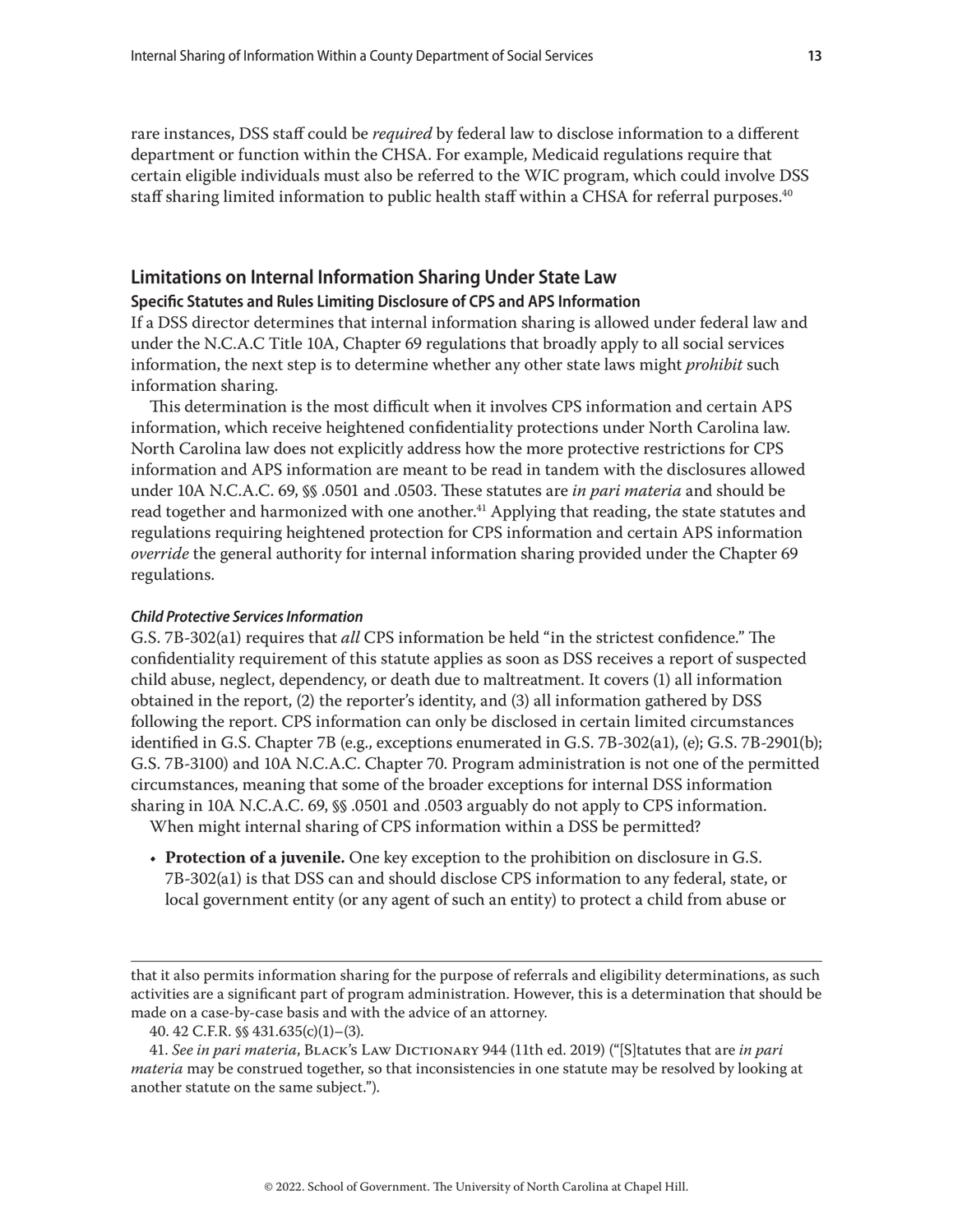neglect.<sup>42</sup> This could include internal sharing of information for purposes of protecting a child. Any confidential information disclosed for purposes of protecting a child must remain confidential with the party to whom it is disclosed and must only be re-disclosed for purposes directly connected with carrying out that party's mandated responsibilities.<sup>43</sup>

• **Assessment of a report or provision of protective services.** Another important exception to the basic prohibition on disclosure in G.S. 7B-302(a1) allows internal information sharing for purposes of providing or arranging protective services for a child. Under G.S. 7B-302(e), DSS may consult with any agency or individual when performing any duties related to the (1) assessment of an abuse, neglect, or dependency report or (2) provision or arrangement for protective services.44 Under 10A N.C.A.C. 70A, § .0113(b), DSS may, without a court order, share information from the protective services case record with agencies or individuals that provide or facilitate the provision of protective services to a child.<sup>45</sup> These provisions in the law allow CPS staff to share information with other programs or units within DSS as necessary for providing protecting services for a child or assessing a report of abuse, neglect, or dependency.46

## *Adult Protective Services Information*

APS information is subject to the general confidentiality protections that apply to all social services information under G.S. 108A-80, meaning that it can typically be shared internally in a limited fashion for program administration purposes as permitted under 10A N.C.A.C. 69, §§ .0501 and .0503. However, there are a few specific categories of APS information that receive heightened confidentiality protection under other regulations or statutes.

- **Information about the identity of the reporter (or about anyone who provides information to DSS in the course of an APS investigation).** 10A N.C.A.C. 71A, § .0802 only allows DSS to disclose the reporter's identity in three specific situations: (1) when a court orders disclosure; (2) when the disclosure is to the Division of Health Service Regulation in response to Division staff requesting information to carry out an investigation; and (3) when the disclosure is to the district attorney's office or to law enforcement officials involved with a criminal investigation of alleged abuse, neglect, or exploitation of a disabled adult.
- **Any "specific findings" included in DSS's evaluation report, when evaluating any report of abuse, neglect, or exploitation.** Per 10A N.C.A.C. 71A, § .0803, these specific findings can only be disclosed (1) pursuant to the disabled adult's authorization; (2) pursuant to a

45. The contents of the protective services case record are described at 10A N.C.A.C. 70A, § .0112.

46. Though this bulletin focuses on internal information sharing, note that G.S. 7B-302(e) also provides a mechanism for DSS staff to *obtain* confidential information from any public or private agency or individual if that information may, in the director's opinion, be relevant to the assessment or provision of protective services, unless the information is protected by attorney-client privilege or such disclosure is prohibited by federal law.

<sup>42.</sup> G.S. 7B-302(a1)(1). Notably, the statute uses the phrase "a juvenile" rather than "the juvenile," meaning that CPS information may be disclosed when necessary to protect *any* child, not merely the child who is the subject of the information being disclosed.

<sup>43.</sup> *Id.*

<sup>44. &</sup>quot;Protective services" include the screening of reports and the performance of assessments, casework, or other counseling services to help parents, guardians, or other caretakers and the court to prevent abuse or neglect; to improve the quality of child care; to be more adequate parents, guardians, or caretakers; and to preserve and stabilize family life. G.S. 7B-300.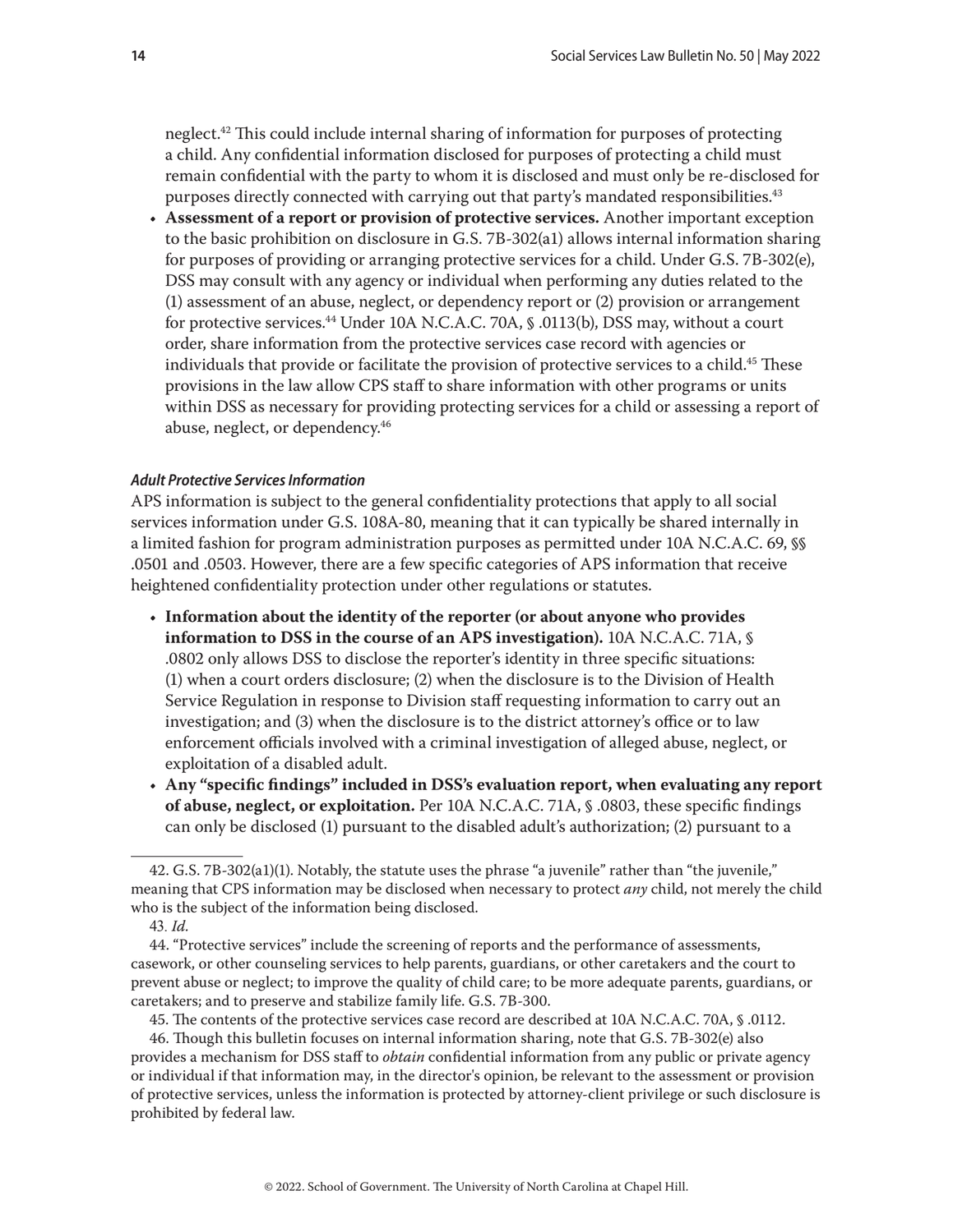<span id="page-14-0"></span>court order; (3) to other persons or agencies as necessary to provide protective services; (4) to the district attorney or law enforcement agencies upon request, but only if evidence of abuse, neglect, or exploitation is found; (5) to federal, state, and law enforcement agencies when the results of the protective services evaluation indicate violations of other laws enforced by those agencies; or (6) to certain agencies within the North Carolina Department of Health and Human Services (NCDHHS) when a county DSS has substantiated a report of abuse, neglect, or exploitation. The regulations do not define what constitutes "specific findings." It is likely that this refers to some (or all) of the Community Evaluation form developed and circulated to counties by NCDHHS's Division of Aging and Adult Services.<sup>47</sup> At a minimum, it likely includes the Case Findings section of the Community Evaluation form, which includes determinations about disability status, abuse, neglect, or exploitation, and whether the individual is in need of protective services. However, a more-conservative approach would be to treat all (or the vast majority) of the form as "specific findings" subject to 10A N.C.A.C. 71A, § .0803, given that the entire form involves detailed assessments of the individual's functioning, mental and physical capacity, medications, living environment, and potential evidence of abuse, neglect, and exploitation.

• **Any copies of a disabled adult or older adult's financial records.** Per G.S. 108A-116(d), these records may only be disclosed pursuant to court order.

#### **The Need for Internal Firewalls Around Protective Services Information**

The North Carolina CPS and APS statutes and regulations referenced above generally only refer to "the department" keeping records and information confidential. There is no mention of particular units or divisions *within* a DSS, so it is unclear how these heightened confidentiality standards should apply to internal sharing of information. The most prudent and cautious interpretation of these state laws is that a DSS should have an internal firewall around CPS information and certain APS information. In other words, a disclosure from the CPS or APS unit to another unit within DSS (for example, CPS to Economic Services) should be treated more like an *external* disclosure and should have to meet one of the exceptions under state law for permissible disclosures of CPS or APS information. For example, CPS information could be disclosed internally within a DSS in order to protect a child from abuse or neglect or to facilitate the provision of protective services.<sup>48</sup> Similarly, the "specific findings" of an APS evaluation report could be disclosed as necessary to provide protective services to a vulnerable adult.<sup>49</sup> However, even with those permitted disclosures, the information shared internally should be as limited as possible and narrowly tailored to the purpose of protecting the child or adult.<sup>50</sup>

<sup>47.</sup> N.C. Dep't of Health & Hum. Servs., Div. of Aging & Adult Servs., *Policies and Manuals*, "Community Evaluation" (DAAS-0005) NCDHHS.gov (rev. Mar. 2021) (downloadable form), [https://](https://policies.ncdhhs.gov/divisional/aging-and-adult/adult-protective-services/forms/adult-protective-services-electronic-forms/daas-0005_communityevaluation_electronic_03-24-21.docx/view) [policies.ncdhhs.gov/divisional/aging-and-adult/adult-protective-services/forms/adult-protective-services](https://policies.ncdhhs.gov/divisional/aging-and-adult/adult-protective-services/forms/adult-protective-services-electronic-forms/daas-0005_communityevaluation_electronic_03-24-21.docx/view) [-electronic-forms/daas-0005\\_communityevaluation\\_electronic\\_03-24-21.docx/view](https://policies.ncdhhs.gov/divisional/aging-and-adult/adult-protective-services/forms/adult-protective-services-electronic-forms/daas-0005_communityevaluation_electronic_03-24-21.docx/view).

<sup>48.</sup> G.S. 7B-302(a1)(1); -302(a1)(e); 10A N.C.A.C. 70A, § .0113(b).

<sup>49. 10</sup>A N.C.A.C. 71A, § .0803.

<sup>50.</sup> Though this concept is not explicitly stated in the applicable state statutes and regulations regarding social services information, HIPAA provides a helpful mental framework for thinking through how to make disclosures of other types of sensitive and/or confidential information. Under HIPAA, a covered entity "must make reasonable efforts to limit protected health information to the minimum necessary to accomplish the intended purpose of the use, disclosure, or request." 45 C.F.R. § 164.502(b). Even in situations where HIPAA is inapplicable, it provides a helpful guiding principle: to ask first whether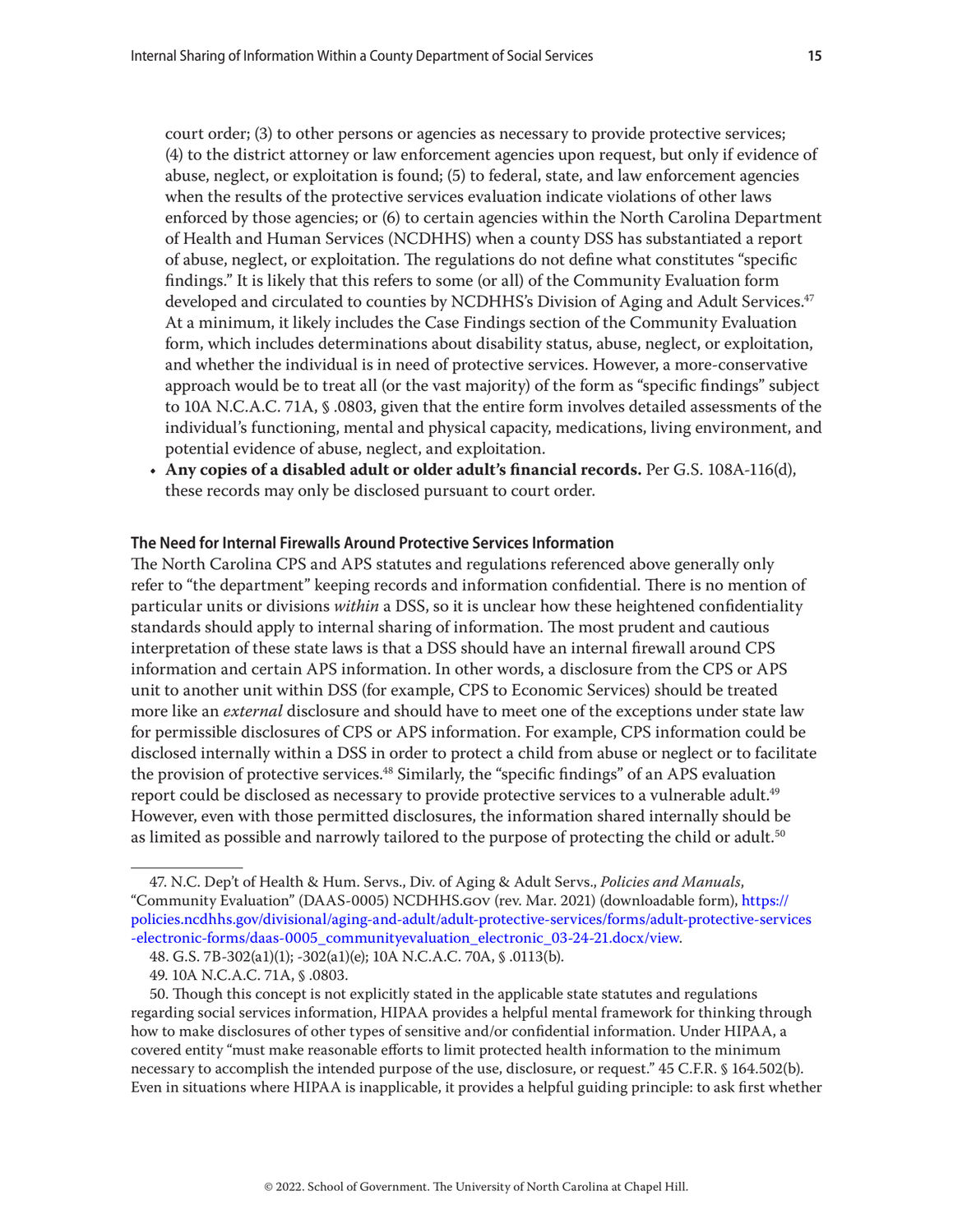A prudent, cautious approach would be to act as if information firewalls exist around each particular unit or program within a DSS (particularly around CPS and APS) and then to evaluate internal information sharing requests on a case-by-case basis to determine what is allowed based on the type of information and type of request at issue.

What about 10A N.C.A.C. 69, §§ .0501 and .0503, which allow internal sharing of confidential social services information for purposes of making referrals, providing supervision and consultation, determining eligibility for services or programs, or facilitating program administration? A conservative reading is that these regulations do not authorize disclosures of CPS information (or of the specific categories of APS information described above) where such disclosures are not explicitly permitted by the statutes and regulations that give CPS and APS information heightened confidentiality protection. For example, 10A N.C.A.C. 69, § .0503 allows social services information to be shared within a DSS for purposes of "facilitating the administration of other state and federal programs," but G.S. 7B-302(a1) has no such exception for the disclosure of CPS information. Accordingly, one could argue that G.S. 7B-302(a1) prohibits the CPS unit of a DSS from disclosing CPS information to DSS employees working on other programs (e.g., Medicaid, Work First, SNAP) if the disclosure is merely for purposes of administering those programs, even though such a disclosure appears at first blush to be permitted by 10A N.C.A.C. 69, § .0503.

Basic principles of statutory interpretation support the argument that the heightened protections for CPS information and certain APS information override the general authority for internal information sharing provided under the Chapter 69 regulations. As mentioned previously, according to the canon of construction known as *in pari materia*, different statutes dealing with the same subject matter must be read together and "reconciled, if possible, so that effect may be given to each."51 Both G.S. 108A-80 (the enabling statute for the Chapter 69 regulations) and G.S. 7B-302(a1) deal with the same subject matter: the confidentiality of social services information. However, G.S. 7B-302(a1) governs a specific *subset* of social services information—CPS information—and provides more narrow limitations on when such information can be disclosed. Both statutes and their associated regulations must be read in tandem to determine when disclosures of CPS information are permitted.

Another canon of statutory interpretation, *expressio unius est exclusio alterius,* provides that the mention of specific exceptions in a statute implies the exclusion of others not mentioned.<sup>52</sup> Accordingly, G.S. 7B-302(a1) should be read as prohibiting the disclosure of CPS information in circumstances that are not explicitly addressed as exceptions in the statute—including circumstances in which disclosure would otherwise be allowed under the broader Chapter 69 regulations. G.S. 7B-302(a1) lists several exceptions allowing the disclosure of CPS information in specific circumstances but does *not* include such an exception for program administration purposes. Conversely, G.S. 108A-80 *does* allow confidential social services information to be disclosed for "purposes directly connected with the administration of the programs of public assistance and social services." When read together and reconciled, G.S. 7B-302(a1) serves as a *limitation* on the broader information sharing allowed under G.S. 108A-80 and the Chapter 69 regulations. In other words, DSS should only make internal disclosures of CPS information

- 51. *See Great S. Media, Inc. v. McDowell Cty*., 304 N.C. 427, 430–31 (1981).
- 52. *See Morrison v. Sears, Roebuck & Co.*, 319 N.C. 298, 303 (1987).

the information being disclosed is "the minimum necessary to accomplish the intended purpose of the use, disclosure, or request."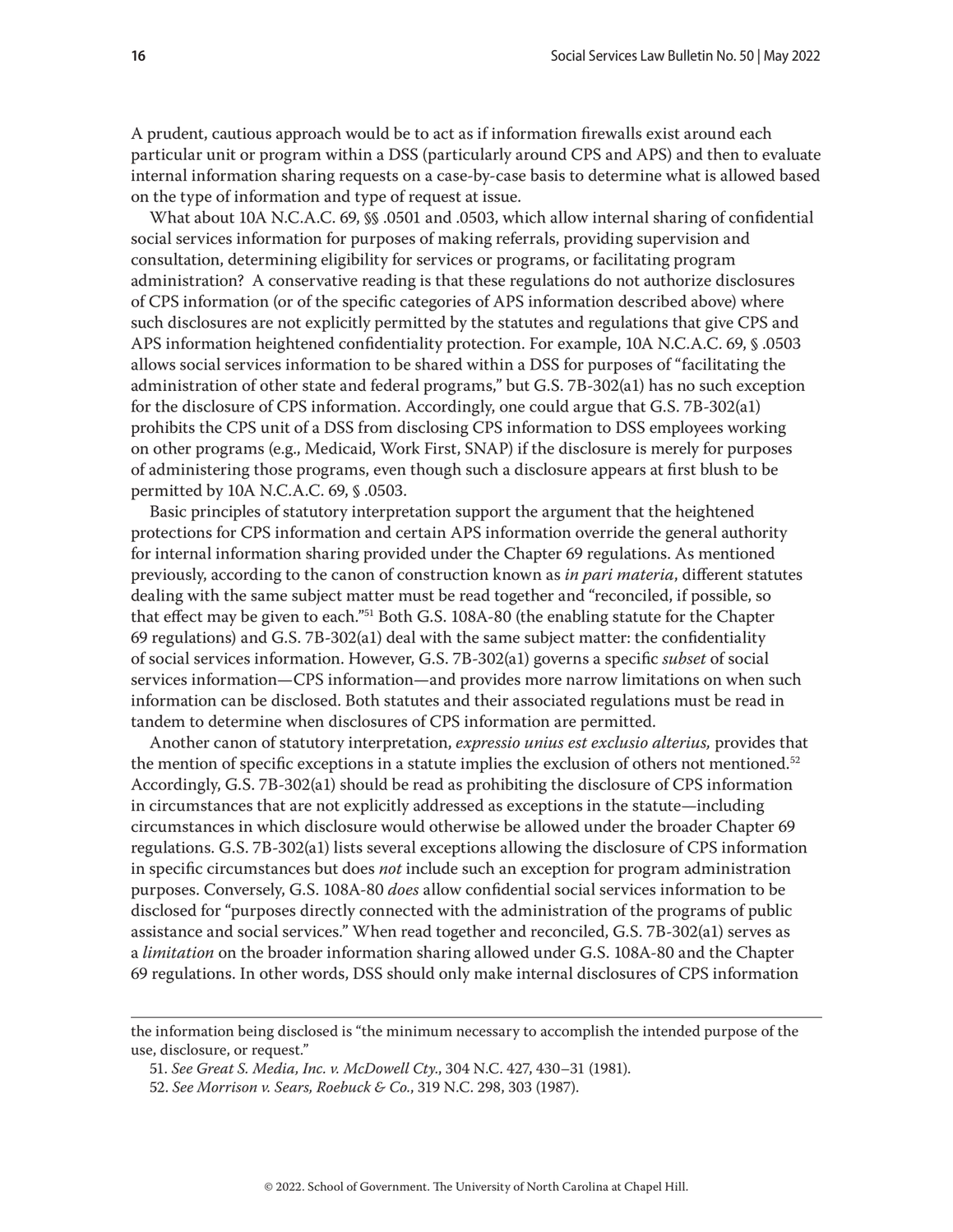if the exceptions in those regulations also align with one of the exceptions for disclosure found in G.S. 7B-302(a1), G.S. 7B-302(e), G.S. 7B-2901, G.S. 7B-3100, or in 10A N.C.A.C. 70A, § .0113. Likewise, in the APS context, G.S. 108A-116(d) and 10A N.C.A.C. 71A, §§ .0802 and .0803 should generally be read as *limitations* on the internal information sharing that is otherwise allowed pursuant to the Chapter 69 regulations.

Further support for this interpretation is found in a 1995 North Carolina Attorney General's opinion, which concluded that certain disclosures permitted by G.S. Chapter 108A (the overarching social services statutes) would not include CPS case files.53 The opinion stated that DSS board members do not have a right to access CPS files, despite the fact that G.S. 108A-11 specifically grants the DSS board access to *all* social services records.54 The 1995 opinion lends credence to the interpretation that a disclosure which is permitted solely for "administrative purposes" under the Chapter 69 regulations (the implementing regulations for G.S. 108A-80) would be prohibited in the case of CPS information or certain APS information, which is subject to heightened standards of confidentiality.

Finally, there is also an ethical argument to be made for keeping CPS information and certain APS information subject to heightened internal protection. This information is often highly safety-sensitive. An overly broad internal disclosure could lead to a real risk of harm to the child or adult at issue. Moreover, keeping this information subject to strict internal protections also helps to maintain the public's trust in a county DSS. A loss of public trust related to disclosure of sensitive information could make some individuals hesitant to report suspected abuse or neglect or cause others to be less cooperative and forthcoming in a CPS or APS investigation. Strong internal safeguards and information sharing procedures within a DSS serve to protect a county's most vulnerable residents and allow the agency to better serve the community at large.





<sup>53.</sup> Access to Records by Social Services Boards, Advisory Op. N.C. Att'y Gen. Michael F. Easley (Apr. 20, 1995), [https://ncdoj.gov/opinions/access-to-records-by-social-services-board/.](https://ncdoj.gov/opinions/access-to-records-by-social-services-board/) 54. *Id.*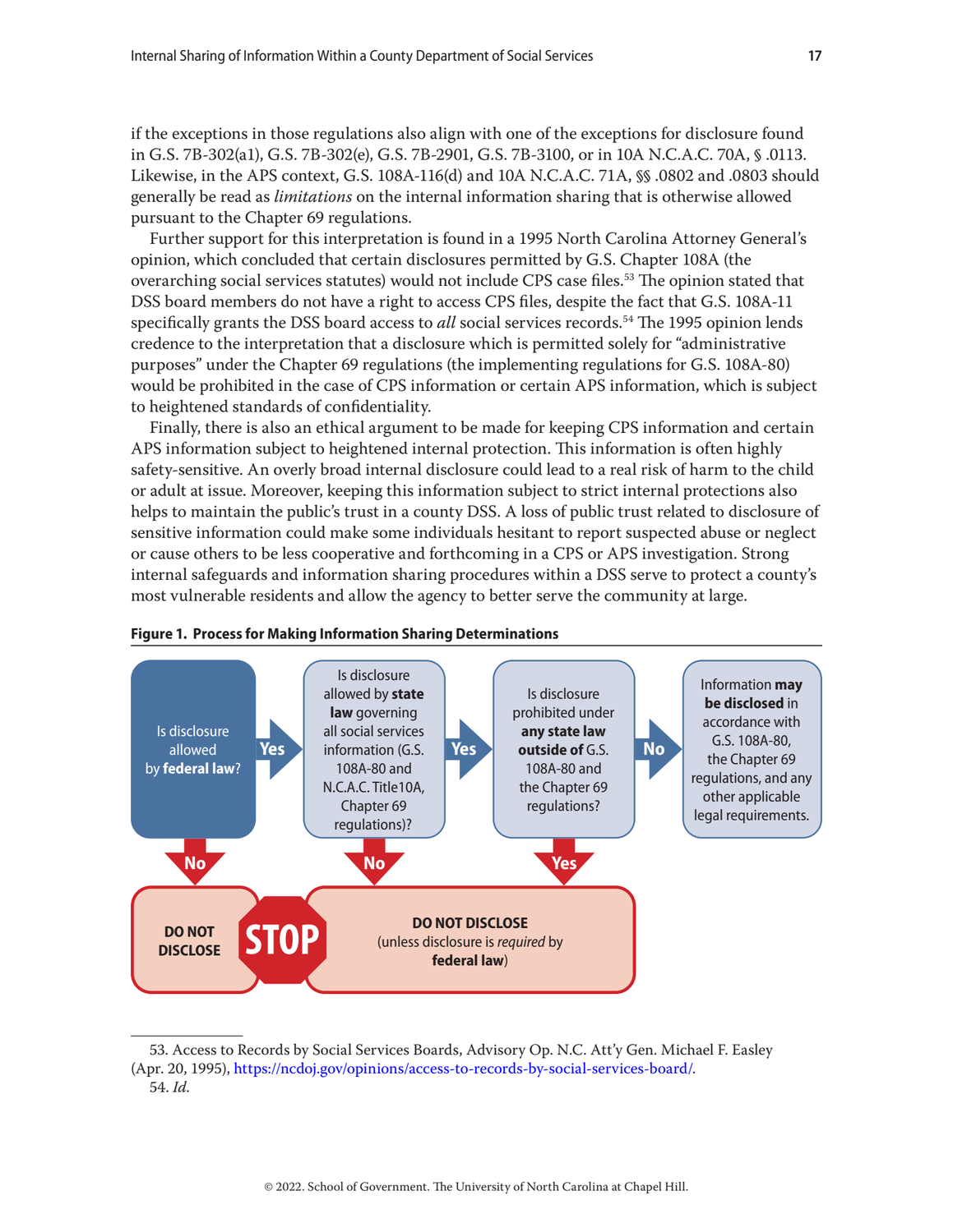## <span id="page-17-0"></span>**Hypothetical Information Sharing Scenarios**

For purposes of exploring the interplay between federal and state laws regarding confidentiality in the context of internal information sharing, consider the hypothetical scenarios below. These cases are intended for illustrative purposes only, since determinations of this nature are highly fact-specific. Accordingly, DSS directors and staff should consult with their agency's attorney regarding information disclosure questions, even if those questions arise in circumstances that are similar to these scenarios.

## **Scenario 1**

Income Maintenance caseworkers become suspicious that there is a high rate of fraud in their county among individuals accessing SNAP (Food and Nutrition Services) and TANF (Work First) benefits. Accordingly, the caseworkers ask the DSS director for access to all CPS case files and request to sit in on CPS staff meetings regarding CPS cases. The Income Maintenance caseworkers believe that this access to information about CPS cases will assist them in determining whether some of the individuals involved in those cases may be committing benefits fraud. Is this permissible?

#### **Discussion of Scenario 1**

No, this is not permissible because the information sharing is prohibited by G.S. 7B-302(a1). The analysis used to make this determination may follow this path:

#### *Step 1: Federal Law*

Arguably, sharing Title IV-B (Child and Family Services) information with TANF and SNAP programs could be permitted under the Title IV-B regulations, though this would require a conclusion that fraud detection is part of "program administration" for the TANF and SNAP programs. It could also be permitted under CAPTA, but only if it is "statutorily authorized" by North Carolina law (see below).

# *Step 2: State Law Generally Applicable to All Social Services Information (G.S. 108A-80 and the Chapter 69 Regulations)*

- 10A N.C.A.C. 69, § .0501(b) allows DSS staff to share confidential information "from the service record" internally as necessary to make referrals, provide supervision and consultation, or determine eligibility for services or programs. Does fraud detection fall within those limited permitted purposes? Likely not.<sup>55</sup>
- 10A N.C.A.C. 69, § .0503 allows for information sharing with other county employees for the purpose of monitoring, auditing, evaluating, or facilitating the administration of other state and federal programs, provided that the need for disclosure of confidential information is justifiable for the purpose. Fraud detection could potentially fall within the definition of "monitoring" or "facilitating the administration of" the SNAP or TANF program. However, is the need for this broad disclosure of confidential CPS information "justifiable for the

<sup>55.</sup> In order for this exception to be applicable, one would have to stretch the interpretation of "determination of eligibility" as a permitted purpose for disclosure. This phrase is most likely intended to address initial eligibility determinations, not after-the-fact investigations of eligibility in the nature of a fraud investigation.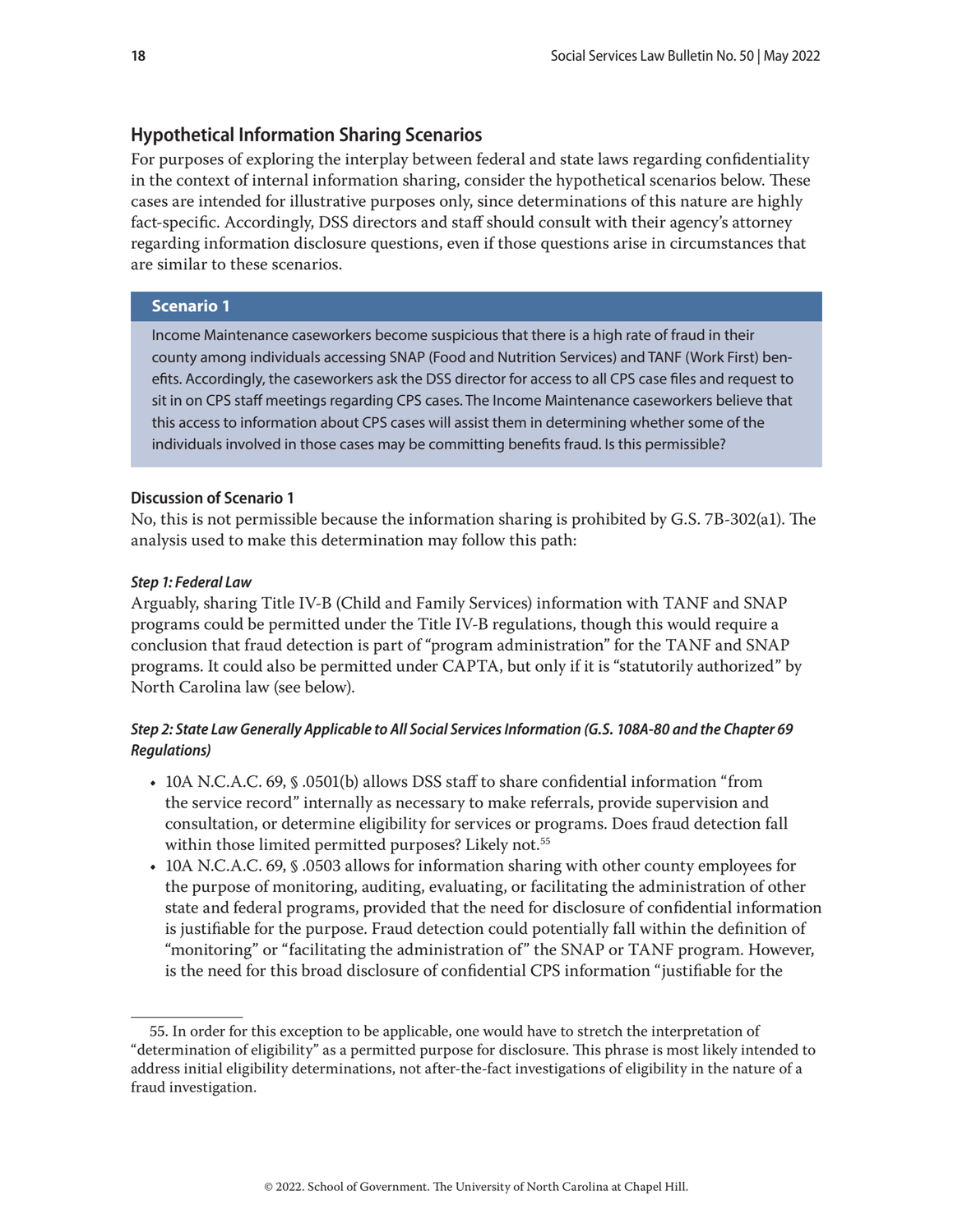<span id="page-18-0"></span>purpose"? No, not in this scenario. These Income Maintenance caseworkers are asking for broad access to CPS staff meetings and CPS files where highly sensitive information regarding vulnerable children is being shared. In other words, this is not even a targeted request for specific information—it is a fishing expedition for fraud, casting a wide net in hopes of rooting out relevant information.

#### *Step 3: Other State Laws Outside of G.S. 108A-80 and the Chapter 69 Regulations*

The analysis of this disclosure request could probably stop at Step 2, above, since the disclosure is likely not permitted under 10A N.C.A.C. 69, §§ .0501(b) or .0503. However, even if this disclosure was hypothetically permitted under one of those exceptions, it is prohibited under G.S. 7B-302(a1), which requires that *all* CPS information be held "in the strictest confidence" and only be disclosed in certain limited circumstances.

# **Scenario 2**

APS staff within a DSS are investigating a case involving suspected abuse and financial exploitation of Cindy, an adult with a disability. As part of the investigation, DSS petitions the district court to issue a subpoena directing Cindy's bank to provide Cindy's financial records to DSS. The bank complies and provides DSS with the financial records. Later, Income Maintenance staff ask APS staff for access to those same financial records for purposes of determining Cindy's eligibility for SNAP (Food and Nutrition Services) benefits. May APS staff share the financial records internally without Cindy's consent?

## **Discussion of Scenario 2**

No, APS staff may not share the financial records. The analysis used to make this determination may follow this path:

#### *Step 1: Federal Law*

Confidentiality of APS information is governed primarily by state law. Counties may receive some funding to support APS programs through the federal Social Services Block Grant, but this funding does not appear to impose any legal duties to protect the confidentiality of information collected or maintained by APS programs. Accordingly, federal law does not provide an answer to this question.

# *Step 2: State Law Generally Applicable to All Social Services Information (G.S. 108A-80 and the Chapter 69 Regulations)*

10A N.C.A.C. 69, § .0501(b) allows DSS staff to share confidential information "from the service record" internally as necessary to make referrals, provide supervision and consultation, or determine eligibility for services or programs. Sharing these financial records for purposes of determining Cindy's eligibility would likely fit within this exception. However, that is not the end of the analysis.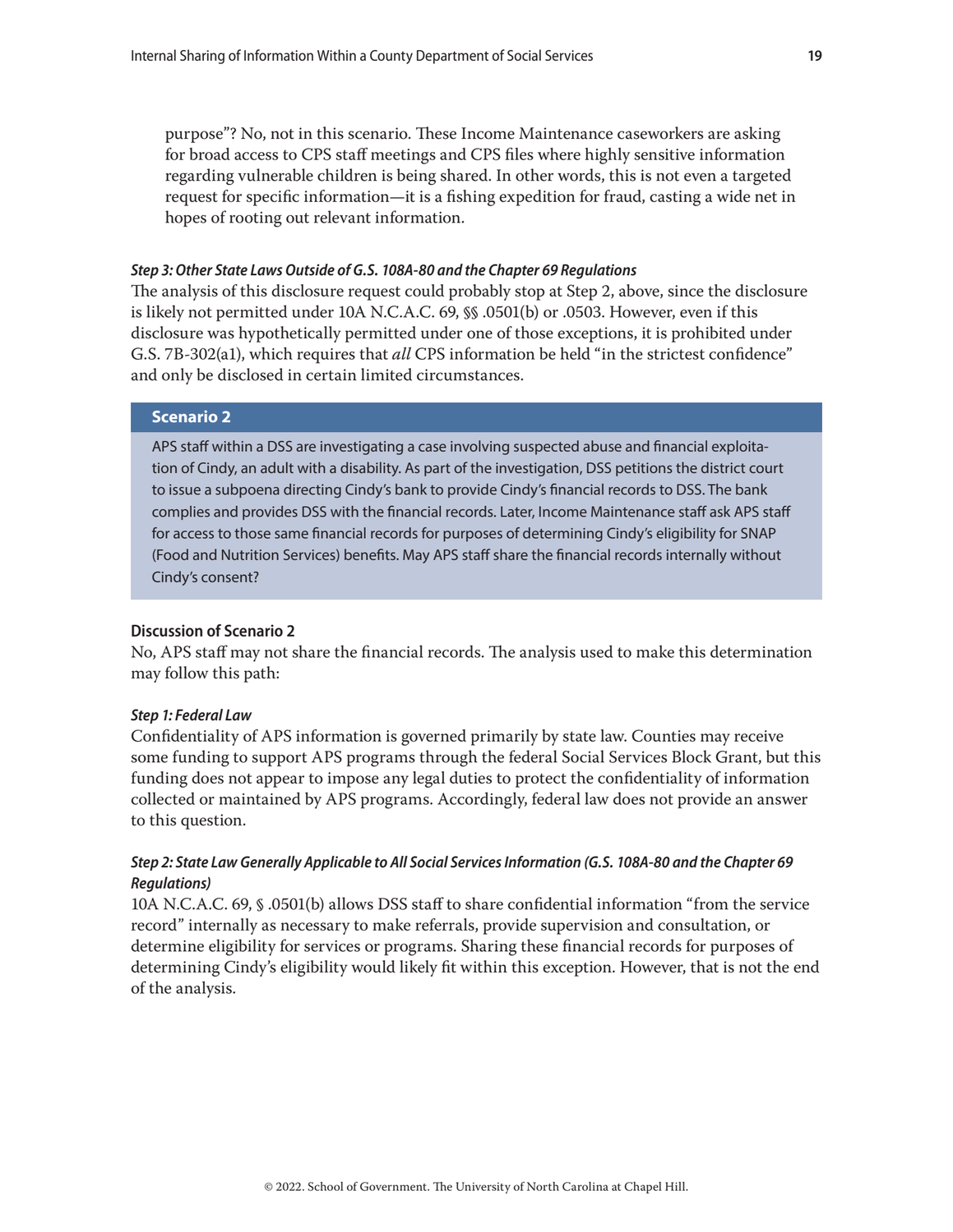# <span id="page-19-0"></span>*Step 3: Other State Laws Outside of G.S. 108A-80 and the Chapter 69 Regulations*

This is an instance where a state law *other than* G.S. 108A-80 and the Chapter 69 regulations provides heightened protection for the records at issue. Per G.S. 108A-116(d), financial records obtained from a disabled adult's bank by DSS in the course of investigating suspected financial exploitation can only be disclosed pursuant to a court order. Accordingly, APS staff should *not* share these records with Income Maintenance staff for purposes of determining Cindy's eligibility for benefits.

# **Scenario 3**

Following a report of child neglect to the CPS unit of a DSS, a social worker is arranging in-home services for a family. These in-home services are primarily funded by Title IV-E of the SSA. The social worker needs to determine whether the family is currently receiving SNAP (Food and Nutrition Services) benefits, TANF (Work First), and/or Medicaid so that she can connect the family with these benefits if they are not already receiving them. May the Economic Services Division of the same DSS share this information with the social worker?

# **Discussion of Scenario 3**

It is probably permissible for the Economic Services Division to share this information with the social worker. The analysis used to make this determination may follow this path:

# *Step 1: Federal Law*

Multiple federal requirements are involved here because of the many different funding sources for the programs at issue. Each one must be examined in turn.

- **Title IV-E.** Presumably, the social worker will have to disclose the names of the family receiving in-home services to the Economic Services Division in order to receive information about whether the family is currently receiving benefits. The confidentiality regulations for Title IV-E allow such information to be shared for purposes of administering Title IV-E itself, as well as for purposes of administering Title IV-A (TANF), Title XIX (Medicaid), and any other federal program which provides assistance directly to individuals on the basis of need. This would include SNAP. Accordingly, Title IV-E's confidentiality requirements do not prohibit this disclosure.
- **TANF.** Information regarding TANF recipients can be shared for purposes of administering the Title IV-E program, meaning that federal law allows the Economic Services Division to share with the social worker whether the family is receiving TANF benefits.
- **SNAP.** Information regarding SNAP benefit recipients can be shared with persons directly connected with the administration of "other Federal assistance programs," which would include Title IV-E services. Therefore, federal law allows the Economic Services Division to share with the social worker whether the family is receiving SNAP benefits.
- **Medicaid.** Information regarding whether the family is currently enrolled in Medicaid may be shared for purposes of Medicaid program administration, which includes establishing eligibility and providing services for recipients. Therefore, federal law arguably allows the Economic Services Division to share with the social worker whether the family is currently enrolled in Medicaid.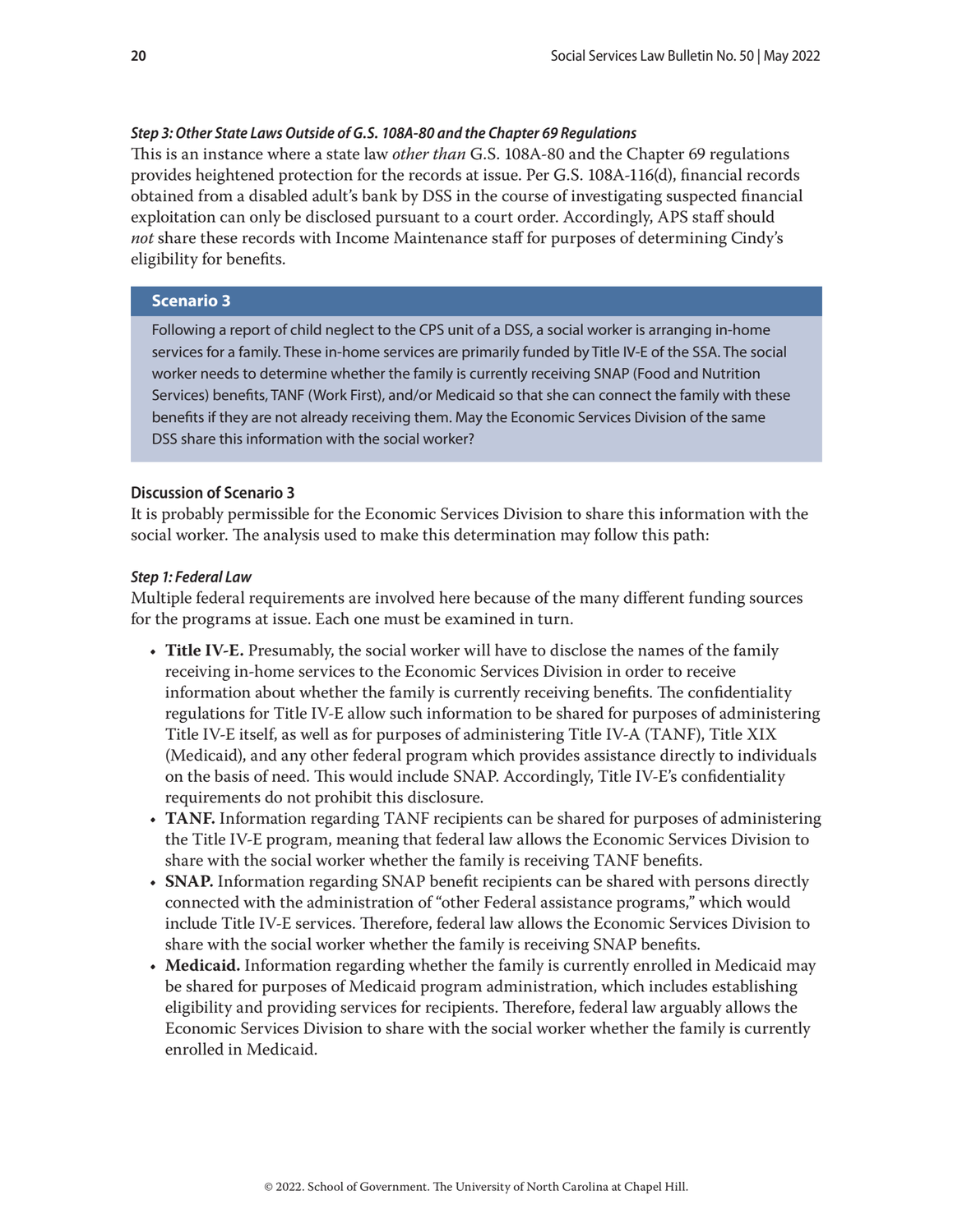# *Step 2: State Law Generally Applicable to All Social Services Information (G.S. 108A-80 and the Chapter 69 Regulations)*

- 10A N.C.A.C. 69, § .0501(b) allows DSS staff to share confidential information "from the service record" internally as necessary to make referrals, provide supervision and consultation, or determine eligibility for services or programs. Accordingly, the social worker could disclose the names of the family members to the Economic Services Division for purposes of referring them to the TANF, SNAP, and Medicaid programs and determining their eligibility for those programs.
- Likewise, 10A N.C.A.C. 69, § .0501(a) allows DSS staff to share confidential information "from the public assistance record" internally as necessary to make referrals, provide supervision and consultation, or determine eligibility for services or programs. Additionally, 10A N.C.A.C. 69, § .0503 allows for internal information sharing for the purpose of facilitating the administration of other state and federal programs. Accordingly, staff members in the Economic Services Division could share information with the social worker for purposes of ensuring that the family was receiving (or was eligible for) TANF, SNAP, and/or Medicaid programs.

## *Step 3: Other State Laws Outside of G.S. 108A-80 and the Chapter 69 Regulations*

- The only potential limitation on the social worker's ability to share the names of the family members with the Economic Services Division would be G.S. 7B-302(a1), which requires that all CPS information received by DSS be held in the strictest confidence. Arguably, though, G.S. 7B-302(a1) does not prohibit the narrow internal disclosure described in this scenario. The social worker would not have to disclose any confidential information regarding the child, the report of neglect, the reporter, the subsequent investigation of the report, or the types of services being provided to the family to determine from the Economic Services Division whether this family is eligible for or receiving economic services.<sup>56</sup>
- Even if the names of the family members were protected from such an internal disclosure under G.S. 7B-302(a1), the social worker should be able to share this information with the Economic Services Division pursuant to G.S. 7B-302(e) and 10A N.C.A.C. 70A, § .0113(b). Under G.S. 7B-302(e), DSS is allowed to consult with any agency or individual when performing any duties related to the (1) assessment of an abuse, neglect, or dependency report or (2) provision or arrangement for protective services. Under 10A N.C.A.C. 70A, § .0113(b), DSS may, without a court order, share information from the case record with agencies or individuals that provide or facilitate the provision of protective services to a child.

<sup>56.</sup> Drawing this conclusion involves a challenging question of interpretation regarding how G.S. 7B-302(a1) is intended to apply and what type of information it covers, as well as how it interacts with 10A N.C.A.C. 69, § .0501(b). However, a contrary interpretation concluding that G.S. 7B-302(a1) would prohibit even the most-narrow possible disclosure for program referral purposes in a case with facts like this one would severely impede delivery of necessary services to children and families and would prevent collaborations across government programs (including collaboration that is expressly encouraged by federal agencies). *See supra* note 36.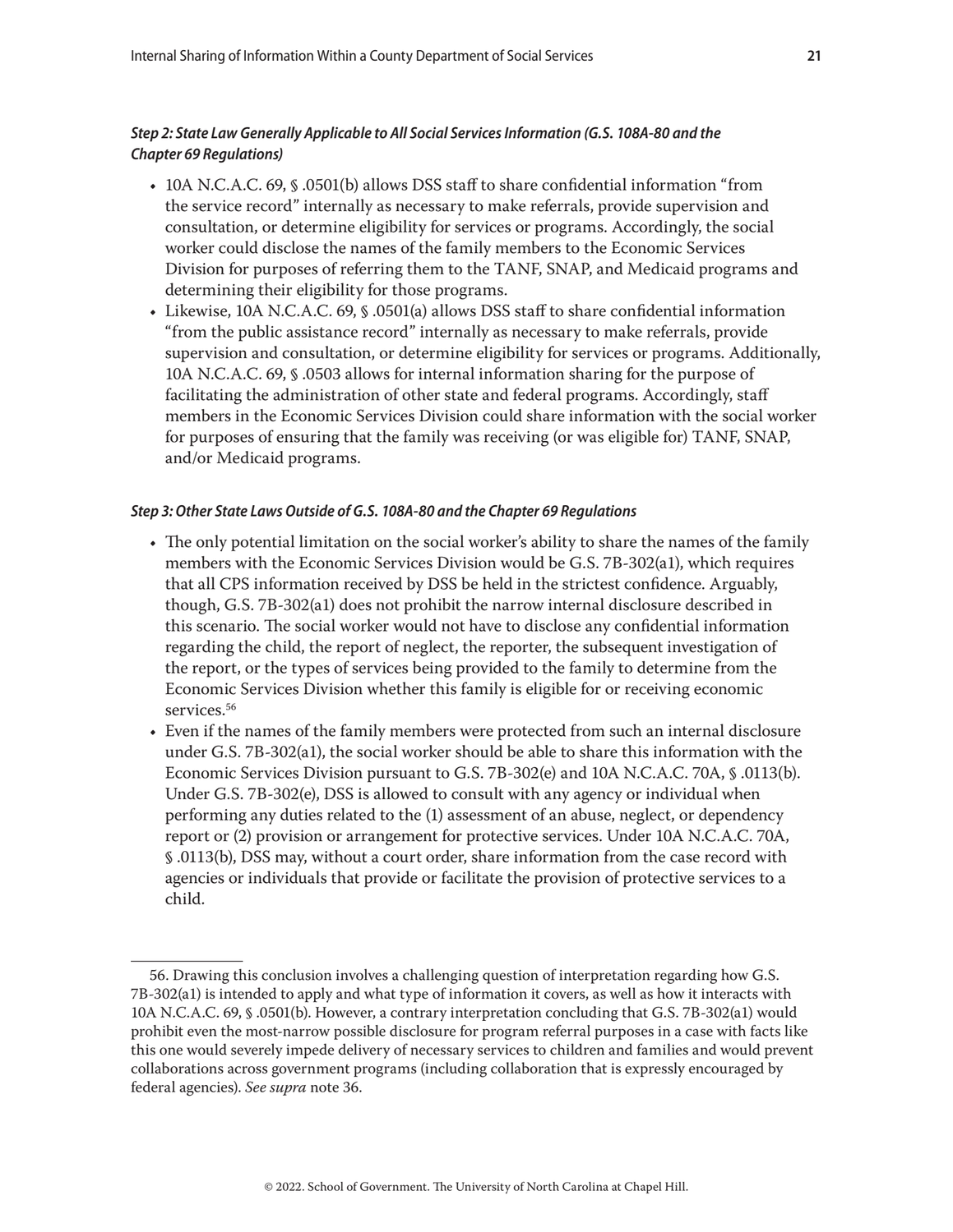## <span id="page-21-0"></span>**Scenario 4**

Miriam goes to DSS to apply for SNAP (Food and Nutrition Services) benefits for herself and her 4-year-old son, Sam. While gathering information from Miriam to determine SNAP eligibility, an Income Maintenance caseworker learns that Sam's biological father is living in a different home and is not paying child support. Can the caseworker provide information about Miriam and Sam to the Child Support Enforcement (Title IV-D) Division within the DSS where she works?

#### **Discussion of Scenario 4**

Yes, the caseworker may share information about Miriam and Sam with the Child Support Enforcement Division of the DSS. The analysis used to make this determination may follow this path:

#### *Step 1: Federal Law*

Under 7 C.F.R. § 272.1(c)(iv), information obtained from SNAP applicant or recipient households may be disclosed to persons directly connected with the administration of the Child Support Enforcement Program under Title IV-D in order to assist in the administration of the Child Support Enforcement Program. Accordingly, Title IV-D's confidentiality requirements do not prohibit this disclosure.

# *Step 2: State Law Generally Applicable to All Social Services Information (G.S. 108A-80 and the Chapter 69 Regulations)*

10A N.C.A.C. 69, § .0501(b) allows DSS staff to share confidential information "from the public assistance record" internally as necessary to make referrals, provide supervision and consultation, or determine eligibility for services or programs. Sharing information gathered during the application process for SNAP benefits for purposes of referring Miriam to child support enforcement services would be permitted under this provision.

## *Step 3: Other State Laws Outside of G.S. 108A-80 and the Chapter 69 Regulations*

Under these facts, no report of abuse, neglect, or dependency has been made regarding Sam, so the heightened confidentiality protections for CPS information found in G.S. Chapter 7B (e.g., G.S. 7B-302(a1)) are not applicable. Likewise, Miriam has no involvement with APS, so the heightened confidentiality protections for APS information in G.S. 108A-116(d) and 10A N.C.A.C. 71A, §§ .0802 and .0803 are not applicable. There is also nothing in this fact pattern to suggest that other North Carolina confidentiality laws (such as those governing disclosure of certain mental health records or communicable disease information) would be implicated. Accordingly, since sharing this information is permitted under federal and state law, the caseworker may make the internal disclosure to the Child Support Enforcement Division.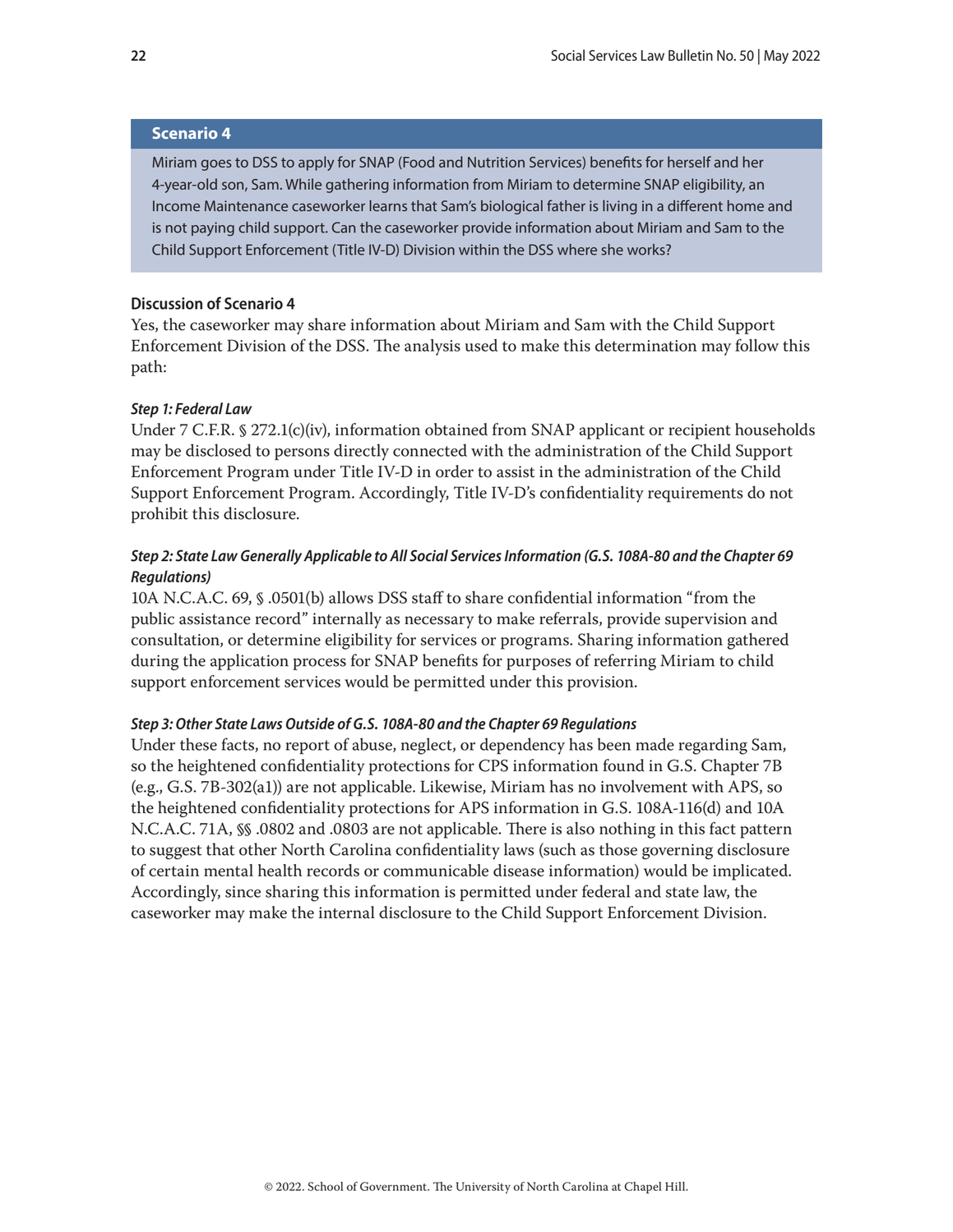# <span id="page-22-0"></span>**Conclusion**

Decisions about when and how to share confidential information within a DSS are remarkably complex. This area of the law is often unclear and subject to varying interpretations. Moreover, each decision to make an internal disclosure is highly fact-specific. Questions to ask include the following:

- Which program, service, or funding source is involved?
- Who will be receiving the information within DSS?
- Why is this information being requested?
- Who is making the disclosure?
- What kind of information is at issue?
- How will the information be used?

These are all questions that a DSS director should be asking when determining whether a staff member can internally share information across units, divisions, or programs. Most importantly, a DSS director should always consult with the department's attorney for legal advice regarding how state and federal confidentiality laws apply to specific situations.